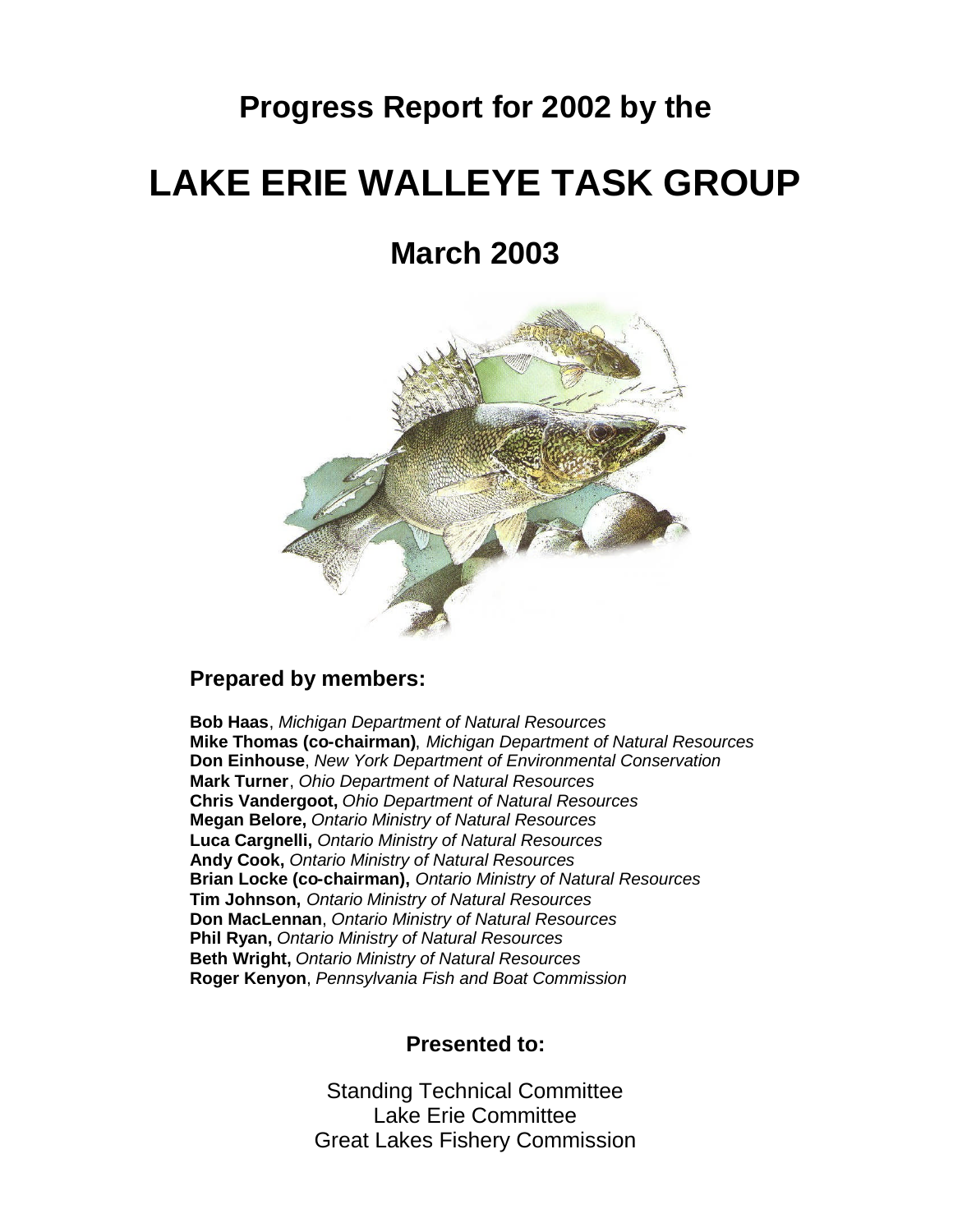## **Charges to the WTG from the STC, 2002-2003**

The charges from the Standing Technical Committee (STC) to the Walleye Task Group (WTG) for the period from March 2002 to February 2003 were to:

- 1) Continue analyses supporting development and refinement of the multi-year harvest strategy and evaluate long-term effects of different management strategies on sustainability of walleye as part of the Coordinated Percid Management Strategy (CPMS).
- 2) Maintain and update centralized time series required for population models including tagging, fishing harvest and effort by grid, growth rate, maturity schedule, and agency or interagency abundance indices.
- 3) Assemble and analyze various data (harvest and effort, index fishing, tagging, genetic, etc.) for development of a spatially explicit database describing the Lake Erie walleye resource to search for evidence of stock discreteness and contributions to lakewide fisheries.
- 4) Develop catch-age analysis for Eastern Basin walleye in cooperation with university studies underway (Cornell/U-M).
- 5) Examine spawning stock biomass trends and develop biological reference points as part of the decision analysis process. Address alternate yield methods other than Fopt, yield-per-recruit that may need to be implemented after the current CPMS.

## **Review of Walleye Fisheries in 2002**

Fishery effort and walleye harvest data were combined for all jurisdictions and Management Units (Figure 1) to produce lakewide estimates. The 2002 total estimated lakewide harvest of walleye was approximately 2.4 million fish, a 17% decline from 2.9 million in 2001, and was the lowest harvest since 1978 (Tables 1 and 2). The total harvest represented about 71% of the total allowable catch (TAC) of 3.4 million walleye and included walleye caught incidentally in commercial fisheries for other species. The sport harvest of 1 million fish was the lowest sport harvest since 1976 and represented a decline of 31% from 2001 (Table 2, Fig. 2). Commercial harvest of walleye declined 5%, to 1.4 million fish in 2002, and was a continuation of a significant drop since 1998 (Table 2, Fig. 2). The commercial harvest was the lowest since 1983 and only 65% of the 1975- 2002 mean.

Total sport effort continued the declining trend seen since 1988 dropping 18% to 3.4 million angler hours, the lowest since 1978 (Table 3, Figure 3). Sport effort declined across all Management Units with only the Michigan fishery showing an increase in 2002. Total commercial gill net effort decreased 35% to 13,515 kilometers of net with decreases in all Management Units (Table 3, Figure 4).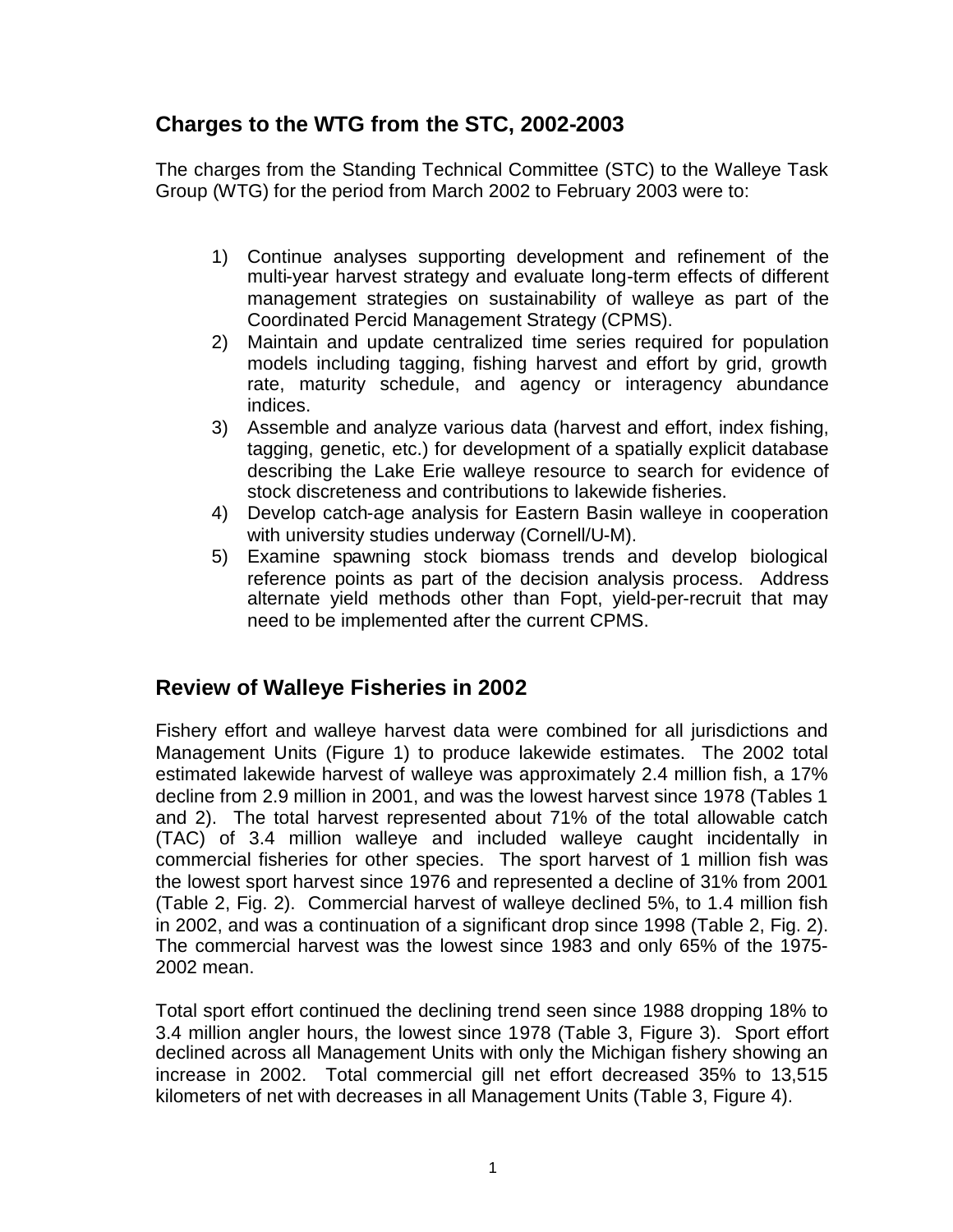Sport catch-per-unit-effort (CUE) showed a slight decrease in the west and east ends of the lake, but a slight increase in the central basin (Management Units 2 and 3). The average sport catch rate of 0.30 fish per angler hour was 30% below the 1975-2002 mean (Table 4, Figure 5). Commercial CUE increased substantially to 104 walleye/kilometer of net in 2002, the second consecutive year of increasing catch rates for the commercial gear, after a trend of declining CUE's since the mid 1980's (Table 4, Figure 5). The increase in 2002 represents a 96% increase over the year 2000 catch rate of 53.2 walleye/kilometer. Commercial CUE increases have been most pronounced in the west and westcentral basins.

Age 3 walleye, the 1999 year class, comprised the majority of harvests in both the sport (54%) and commercial (68%) fisheries followed by age 4, the 1998 year-class, which contributed only 13% and 9%, respectively (Tables 5,6). These two year-classes comprised 73% of the harvest in Unit 1 and 74% in Unit 2, but only 43% and 30% of the harvest in Units 3 and 4, respectively. Harvests of older age groups increased from west to east with 28% and 31% of the fish harvested in Unit 3 and 4 being age-7 and older.

Mean age of the catch typically increases from west to east by management unit, and in 2002 it ranged from 3.8 to 7.5 years in the sport fishery and from 3.2 to 5.8 in the commercial fishery, with a mean of 4.6 years for the combined fisheries (Table 7, Figure 6). Mean age in the sport fishery increased slightly (4.0 to 4.3 years), while the commercial mean age remained essentially unchanged. The mean age for both fisheries and the lakewide average were above long-term means.

## **Coordinated Percid Management Strategy**

The Lake Erie Committee (LEC) of the Great Lakes Fishery Commission announced in March, 2000 that it would develop a Coordinated Percid Management Strategy to protect and rebuild the walleye and yellow perch stocks in Lake Erie. In June the LEC, made up of fishery managers from around the lake, met to discuss the status of walleye stocks. The LEC had been increasingly concerned about the declining abundance of Lake Erie walleye since the late 1980s. A number of indicators were reviewed which demonstrated large changes had occurred in the 1990's:

- reduced and more variable fishing success for both sport and commercial fisheries
- declining indices of abundance (fishery and index surveys; population estimates)
- truncated population structure (fewer older fish)
- increased reliance on juvenile fish in the harvest
- reduced survival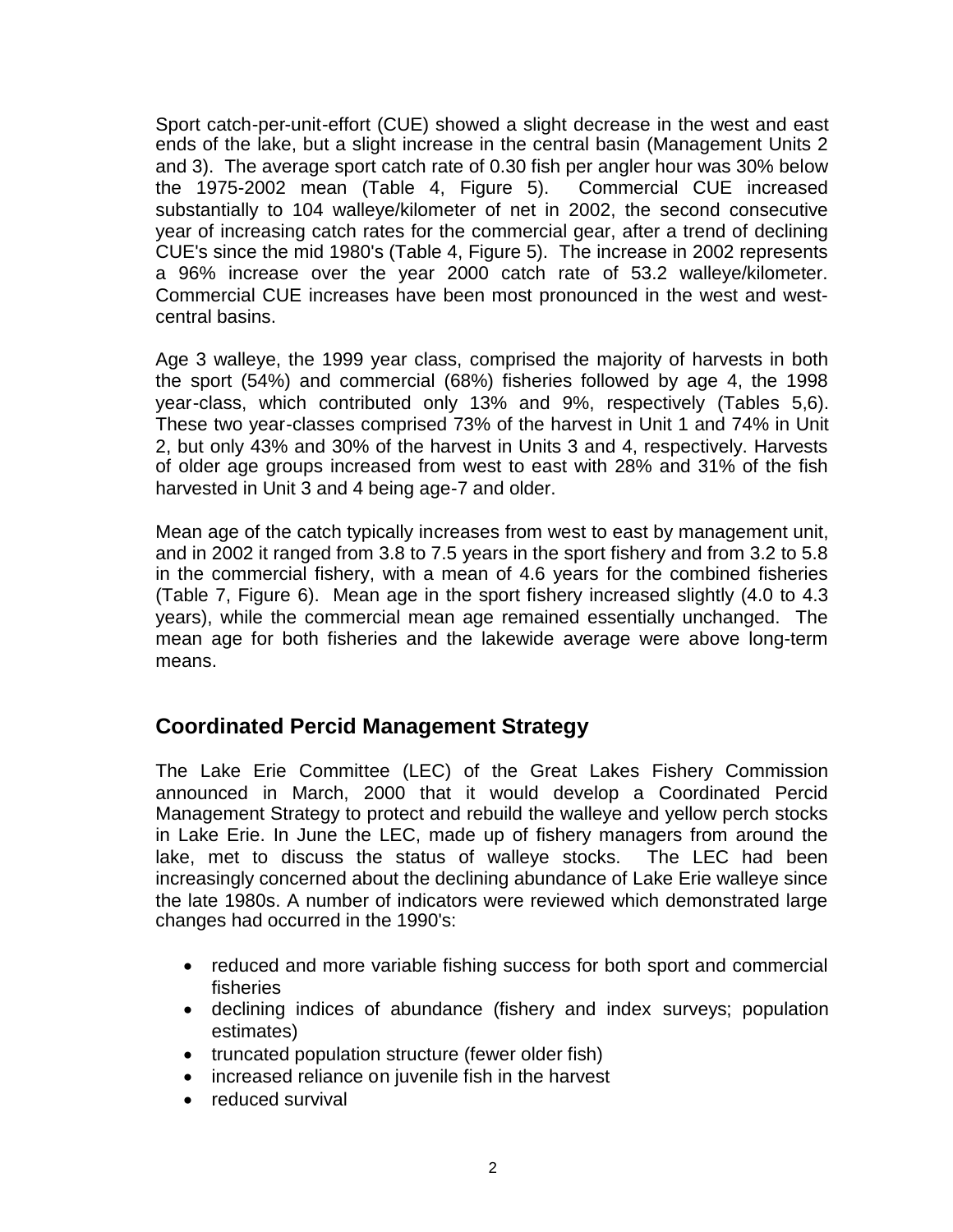- geographic distribution declining in east and central basins to a stronghold in the west
- declining growth rates

The Committee noted that walleye harvest may not have been the sole cause of the problem. Changes in walleye habitat, Lake Erie's food web, nutrient loading, and exotic species introductions may have altered conditions that promoted exceptional recruitment historically. Excessive harvest, however, might restrict or prevent walleye recovery.

To halt these trends and promote recovery of walleye, the LEC proposed substantial changes in the walleye harvest. It was agreed that development of a conservative total allowable catch for 2001 to 2003 would best achieve the CPMS objectives.

Accordingly, a new charge was added to the Walleye Task Group for 2000/2001: " *to derive a recommended multi-year TAC that will reverse declines and rebuild stocks of walleye and achieve a broad distribution of benefits throughout Lake Erie"*. The Walleye Task Group identified the following activities to meet this new charge:

- a) develop and refine the essential analytical tools to support accurate estimation of walleye stock size by catch-at-age analysis.
- b) update and refine estimates of walleye population parameters (survival, natural mortality, growth, …)
- c) review the current yield model and analysis and evaluate the use of alternate yield analysis to derive a Recommended Allowable Harvest (RAH)
- d) identify past and current walleye stock status, the relation of stock to recruitment and exploitation, the role of habitat, fish community and other factors that could influence walleye production, and identify potential constraints that could influence realization of the CPMS objective and its timeframe for achievement
- e) define movement and exploitation of walleye stocks in L. Erie to support management of the stock concept

The WTG identified tasks a) to c) as priority steps which were the focus of their work in 2000. For the first task, the WTG explored and developed the use of AD Model Builder (ADMB) software (C++ based) to generate catch-at-age analysis as an alternate to the previously used R. Deriso CAGEAN software (Fortran based) that had been used since 1990. The new software alleviated some previous constraints: allowed the use of a longer data series (22 vs. 16 years), the addition of auxiliary sources of effort-catch data (e.g., index fishing survey gear which should add an 'unbiased' input expected to reduce residuals), and removed the terminal F parameter. For the second task, the WTG updated estimates of walleye population parameters (Z, S, M). For the third task, an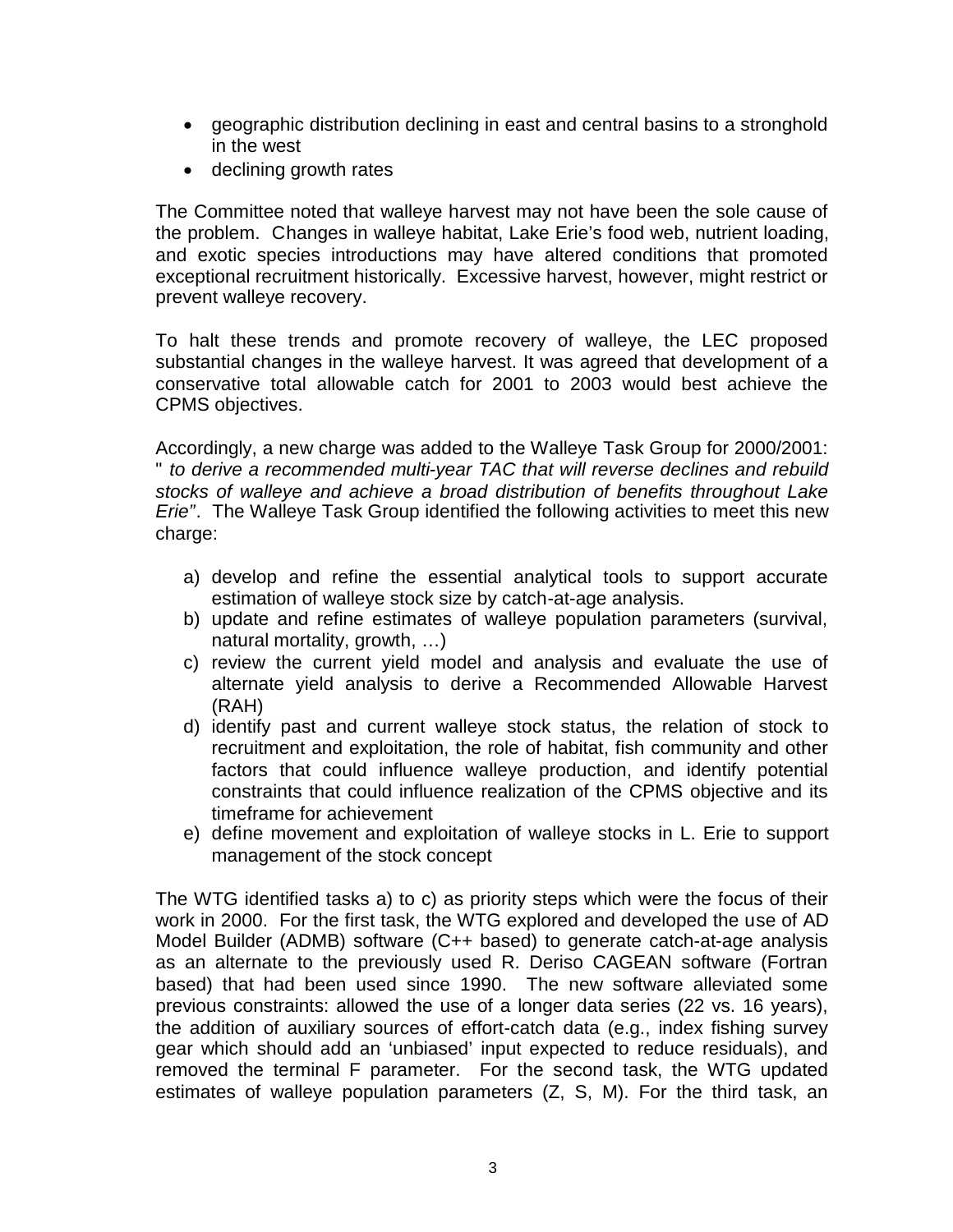alternate yield analysis was derived that should promote rebuilding of walleye stocks (see section: *"Allowable Harvest Recommendations for 2003 and 2004"*).

### **Relative Abundance and Catch-at-Age Analysis**

The current walleye catch at age model was derived from the model of Deriso et al. (1986). The walleye task group has been using this model for several years and started with the application version called CAGEAN (Deriso et al., 1986). In 2000, the WTG rewrote the CAGEAN algorithms into a program in AD Model Builder software compiled in Microsoft Visual C++. During 2001, the WTG rewrote the model code and included three index gill net surveys representing Michigan (far west end of the west basin of Lake Erie), Ohio (southern half of the west basin of Lake Erie) and Ontario (northern half of western Lake Erie). The catch at age model used natural log (LN) transformed catch and effort data to estimate the abundance at age of fish. The solution of the catch at age equation was obtained using non-linear sums of squares and a penalized likelihood function. The variance ratio technique was employed to estimate the weights assigned to the variances of each of the surveys (Deriso et al., 1986 and Quinn and Deriso, 1999). The 2002 population estimate was about 23.2 million age 2+ walleye (Table 8, Figure 7) and only about 5.5 million age 4+ walleye or spawners (Table 8).

The second model used linear regression to estimate recruitment, while simulating fishing mortality (Tables 9,10 and Figure 8). Simulations were done to forecast the abundance of walleye in 2004, based on varying levels of exploitation of the fishable stock available in 2003 (Table 10). The simulations allowed us to consider varying levels of recruitment and fishing mortality. This was important because the relative abundance of spawners and stochastic factors such as water temperature at hatch, combine to dictate the number of recruits 2 years later. Unfortunately, recruitment in 2000 and 2002 was very poor. The 2001 year class is expected to add only 11.4 million recruits to the walleye population in 2003, approximately 4 million fish less than the mean annual recruitment (Figure 9). The 2003 estimated abundance of age 2+ walleye is 26 million (Figure 10). The abundance of age 4+ walleye (spawners) will increase in 2003 to about 12.7 million walleye as the 1999 year class matures. This will mark the first year since 1995 that walleye spawner abundance exceeds 10 million fish. However, due to poor recruitment in 2000, the abundance of age 4+ walleye will decline in 2004 to 9 million fish (Table 10). For comparison purposes, age 4+ walleye abundance ranged from 14 to 25 million in the late 80s (Table 8) when abundance was at an all time high.

The reproductive success of walleye in Lake Erie has shown considerable variability from year to year. Accurate prediction of recruitment success has challenged fisheries scientists worldwide for over 100 years. In any given year, numerous random factors such as winter and spring weather conditions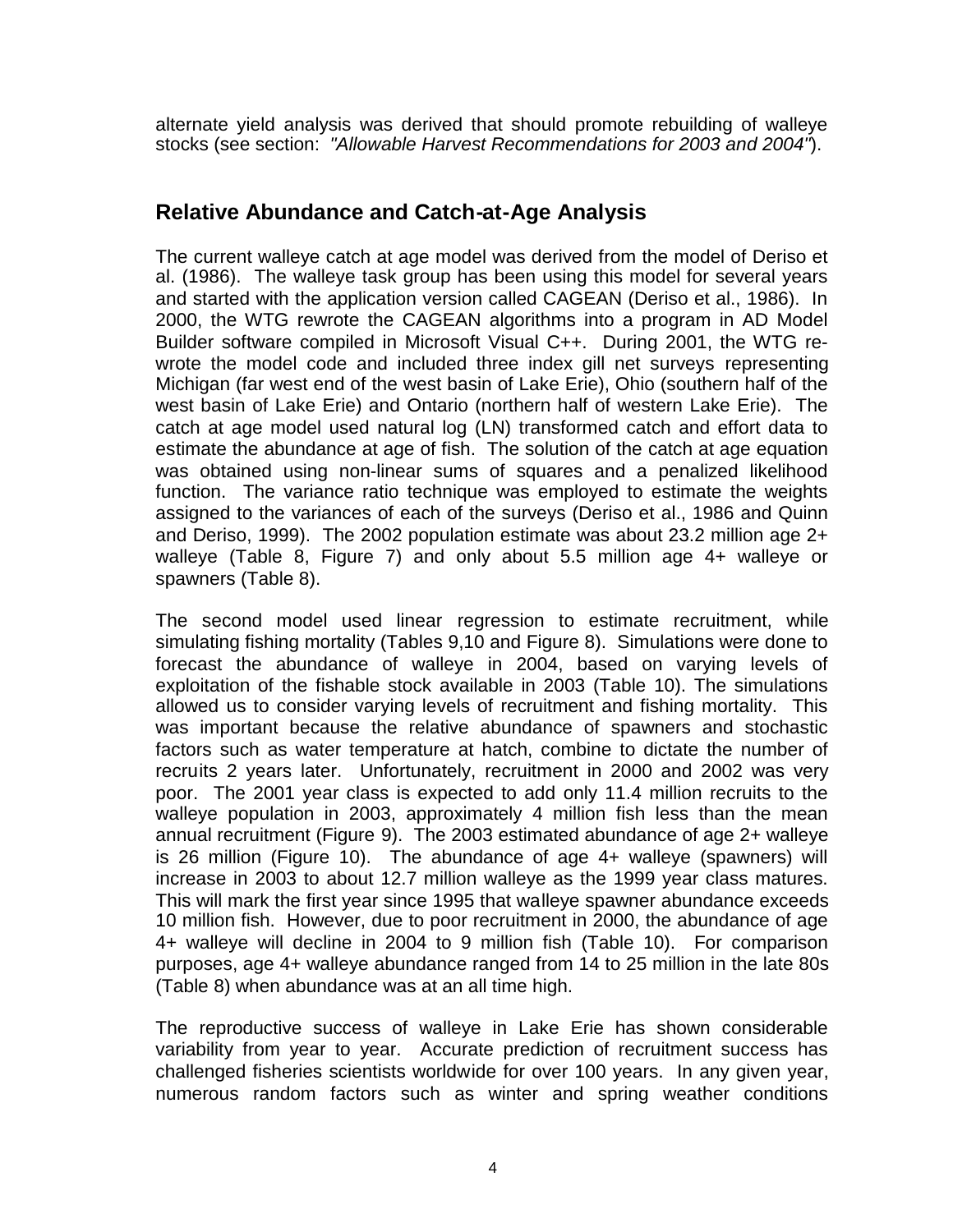(temperatures, warming rates, storms, runoff, etc.) can directly affect egg survival and hatching success. Fry survival is affected by types and densities of zooplankton available, as well as by fry predator abundance. In recent times, invasions by zebra mussels and round gobies have further impacted walleye recruitment by altering spawning habitat, increasing predation on eggs and fry, and indirectly by creating shifts in the zooplankton community. Fisheries agencies can do little to manage the weather or the impact of these exotic species. The only tool available to managers is maximizing the number of spawning fish by implementing restrictive harvest strategies. More spawners produce more eggs and therefore increase the likelihood of a large hatch. However, if climatic or other factors result in poor environmental conditions for survival of eggs and fry, population recovery will be difficult to achieve.

#### **Allowable Harvest Recommendations for 2003 and 2004**

A major objective of the CPMS is to reverse declines and rebuild stocks of walleye in Lake Erie. To do this, the LEC desired a single TAC to serve as a ceiling for 2001-2003. A ceiling of 3.4 million walleye, based on average recruitment in 2003 and reduced fishing mortality, was recommended. Basically, the WTG abandoned the use of the past target fishing mortality rate  $(F_{0,1})$  in favor of a simpler approach balancing mortality with recruitment gains. This approach is similar to a bank account; to rebuild, the number of walleye leaving the fishery has to be less than that entering the fishery. Unfortunately, age-2 recruitment for 2003 is now forecasted to be below average (approx. 11.4 million fish) and for 2004 will be as weak or weaker than the record low recruitment of the 1995 year class (Table 9; Figures 9, 10). Given a natural mortality of 0.32, the WTG modeled different fishing mortality scenarios to 1) maintain the RAH at 3.4 million, 2) maintain F at the 2002 level, 3) maintain the abundance of Age 2+ walleye above the 19 million fish level in 2003 and 2004 (Table 11).

Simulations show that the walleye population in western Lake Erie is still in a precarious state. Since 1990, above average recruitment has occurred only three times in 15 years. The extremely poor recruitment of the 2002 year class will further reduce the number of age 2+ walleye in 2004. This decline will result in RAH well below the CPMS ceiling value of 3.4 million fish. Without above average reproductive success in 2003, stakeholders should expect an even lower RAH in 2005. If the recruitment patterns that have prevailed during the 1990's continue through the next 10 years, RAH levels could fall below 2 million fish annually.

By applying various levels of fishing mortality rates to projected standing stock size estimates, we calculated expected catches, with 95% confidence limits, for 2003 and 2004 (Tables 10a, 10b). If the fishery expanded and harvested the maximum RAH of 3.4 million fish in 2003 (a 48% increase in fishing mortality), the mean expected catch (or RAH) in 2004 would decline to 2.9 million fish and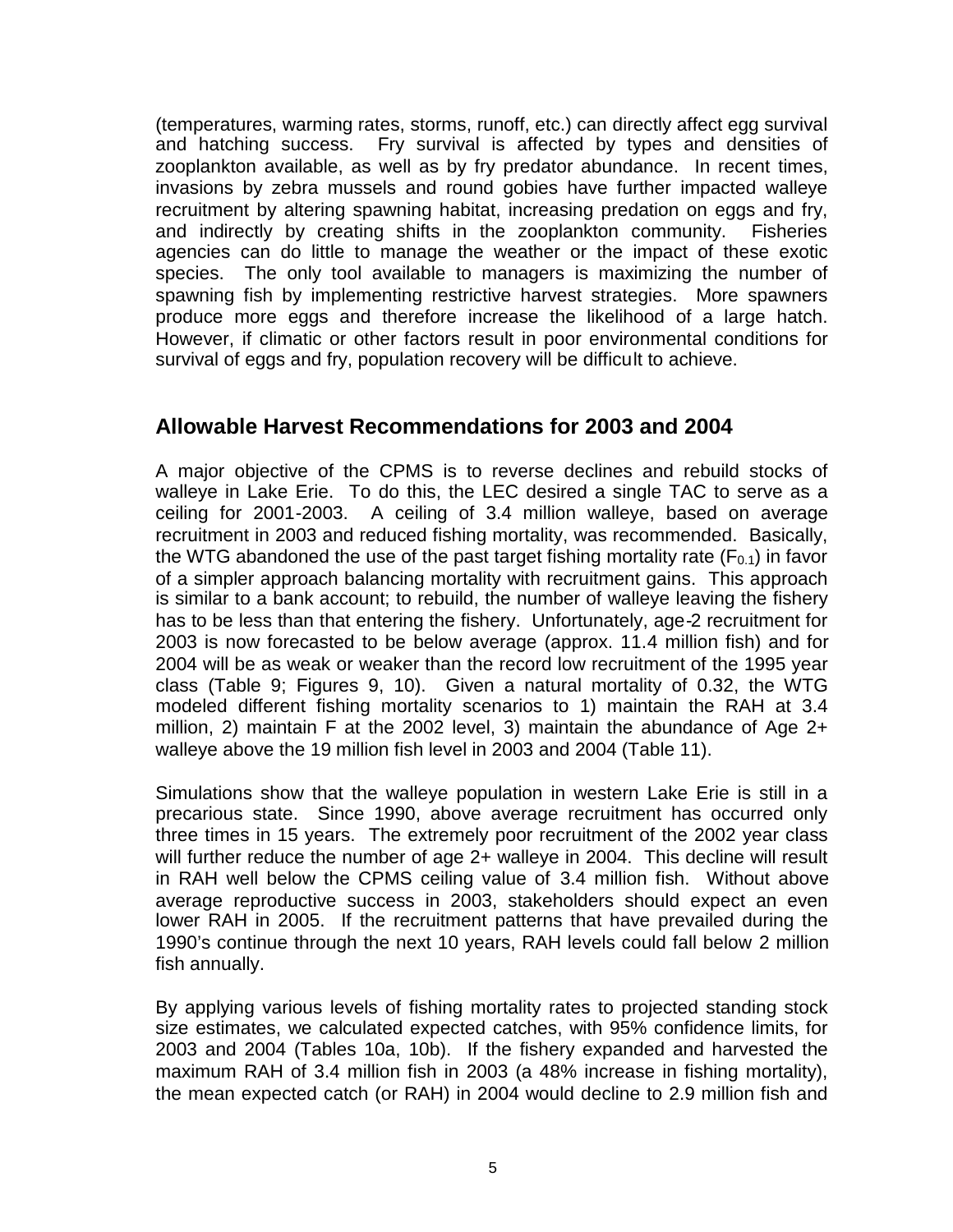the abundance age 2+ walleye would decline 35% to 16.8 million fish, painting a bleak picture for the future. If fishing mortality is held unchanged from 2002, the mean RAH would be 2.4 million fish in 2003 and 1.7 million fish in 2004, with an age 2+ walleye population of 17.7 million at the start of fishing in 2004, again suggesting reduced potential for recovery. A drastic 67% reduction in fishing mortality from 2002 would result in RAH of 0.8 million fish in 2003 and 2004, with an age 2+ population of 19 million walleye in 2004, the minimum level required to prevent further declines in the walleye stock (Table 11). **The Walleye Task Group recommends a TAC for 2003 below the 3.4 million ceiling agreed upon by the LEC as part of the CPMS. The WTG encourages the LEC to advise stakeholders that the RAH for 2004 will be considerably below 3.4 million fish.** This rehabilitation harvest strategy will:

- *1. Continue to promote survival of the strong 1999 and average 2001 year classes and enhance their contribution as maturing fish to the reproductive population by 2003 and 2005, respectively,*
- *2. Increase potential quantity of eggs being deposited by the walleye population each year, and*
- *3. Address continued uncertainty about the effects of reduced ecosystem productivity on sustainable fish yields, recruitment and natural mortality.*

## **Other Walleye Task Group Charges**

#### **Centralized Databases**

WTG members currently manage several databases. The tagged walleye database, consisting of tag return and tagged population information dating back to 1986, is maintained by MDNR. Fishery characteristics (catch at age and effort) are part of the database used in catch-at-age analysis. A spatially explicit version of these data (e.g., catch and effort by statistical grid) is managed by MDNR. Growth, maturity, catch, and effort data are stored in an interagency gill net database that has been managed by ODNR-Sandusky. This database is in the process of being reformatted and converted into a relational database. Further work is needed to include monofilament data from the OMNR Partnership program at sites used for calculation of the age-1 index for Ontario, as well as data from New York and Ontario for the eastern end of the lake. Growth and relative abundance data from the interagency trawl program in the western basin are stored in databases managed by MDNR. Use of WTG databases by nonmembers is permitted following protocol established in the 1994 WTG Report (Appendix A).

#### **Analysis of Walleye Distribution Data and Stock Discrimination**

To answer the third charge and address issues that are important to the rebuilding of walleye stocks in Lake Erie, several research projects are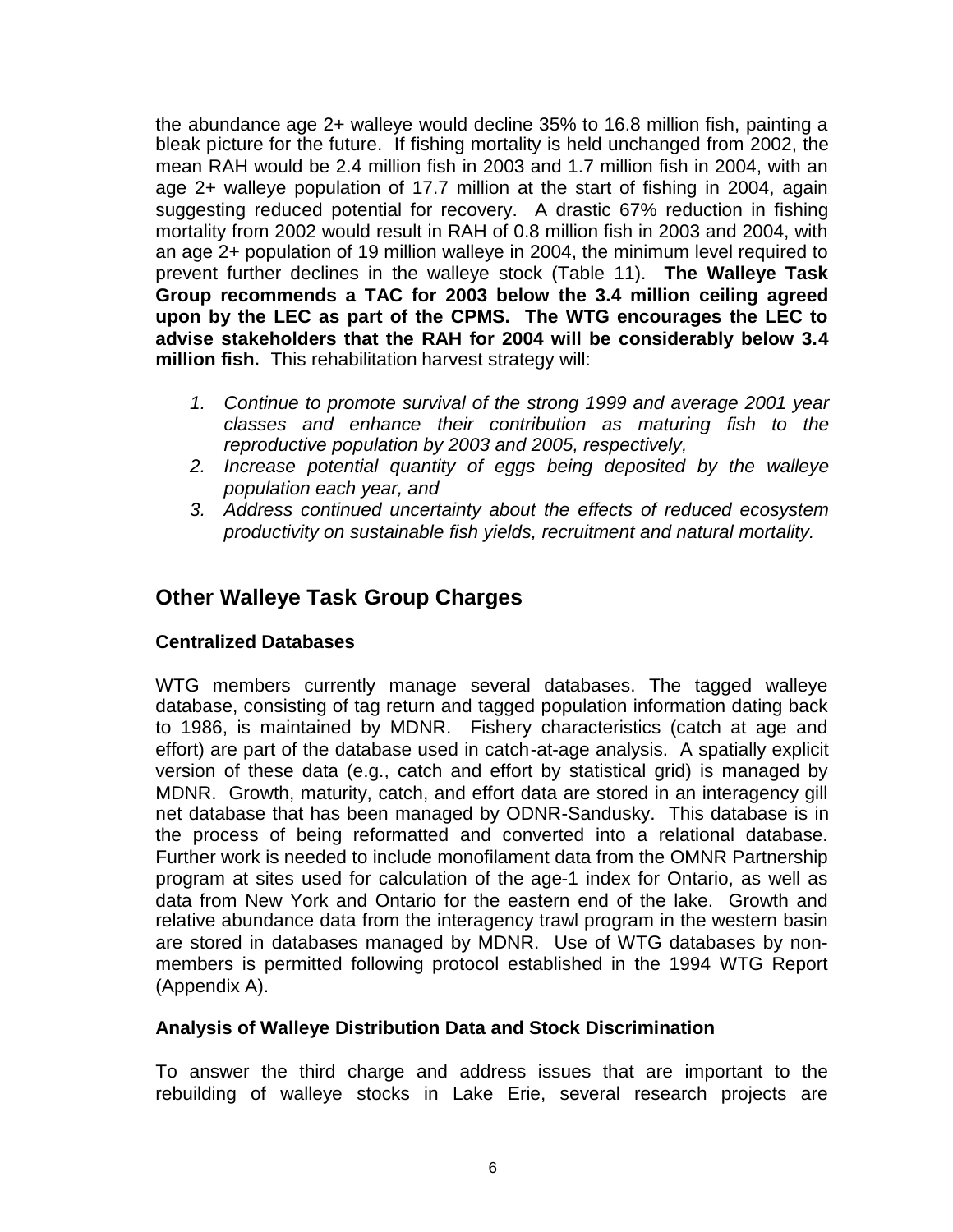underway. Three separate teams of researchers are examining walleye stock structure using different genetic techniques, morphometrics, and analysis of chemical composition and shape of otoliths. These studies are complimentary and will provide different levels of stock discrimination, information about walleye life history in relation to habitat, and an economically feasible and practical method to discriminate stocks. They are occurring at Cleveland State University (Dr. Carol Stepien), Trent University (Dr. Chris Wilson) and the University of Windsor (Dr. Peter Sale and Dr. Tim Johnson OMNR - Wheatley). Two other projects, which are both funded primarily by the Great Lake Fisheries Commission, are focused on modeling walleye distribution. At Cornell University, Dr. Pat Sullivan and a M.Sc. candidate are developing a spatio-temporal model using catch and effort data. At the University of Michigan, Dr. Ed Rutherford and his graduate students have developed a spatial model relating walleye movements, inferred from tag recovery data and fishery catch rates, to Lake Erie water temperature and forage abundance.

#### **Eastern Basin Catch-age Analysis**

The Walleye Task Group has been cooperating with three sponsored research projects funded by the Great Lakes Fisheries Commission's Coordination Activities Program (CAP), and the U.S. Fish and Wildlife Restoration Act. These efforts have been assembling and analyzing temporally and spatially explicit fisheries statistics for the Lake Erie walleye resource with the objective of incorporating knowledge of dynamics of individual walleye stocks, and broad seasonal movement patterns into the walleye stock assessment model. The expected completion of these research projects in 2004 should directly support development of a stock assessment model for the eastern basin walleye resource.

#### **Decision Analysis**

In 2002, the WTG was charged with investigating the merits of a Decision Analysis (DA) model to enhance the ability of the LEC to understand levels of uncertainty and risk with respect to achieving population targets when setting annual TACs and developing long term management strategies for walleye. In 2002, Dr. Mike Jones (MSU and GLFC PERM) led a CAP funded workshop to educate the LEC and WTG on the DA process, and to take steps toward building a DA model for Lake Erie walleye. Tasks for 2003 flowed out of this workshop that included further investigation into M, evaluating uncertainty around the stock/recruit relationship, and the creation of explicit fishery objectives for use in the DA model. Completion of these charges, and an additional workshop to be held in 2003, will move both the WTG and LEC towards the finalization of a DA model prototype for evaluation and use in the future.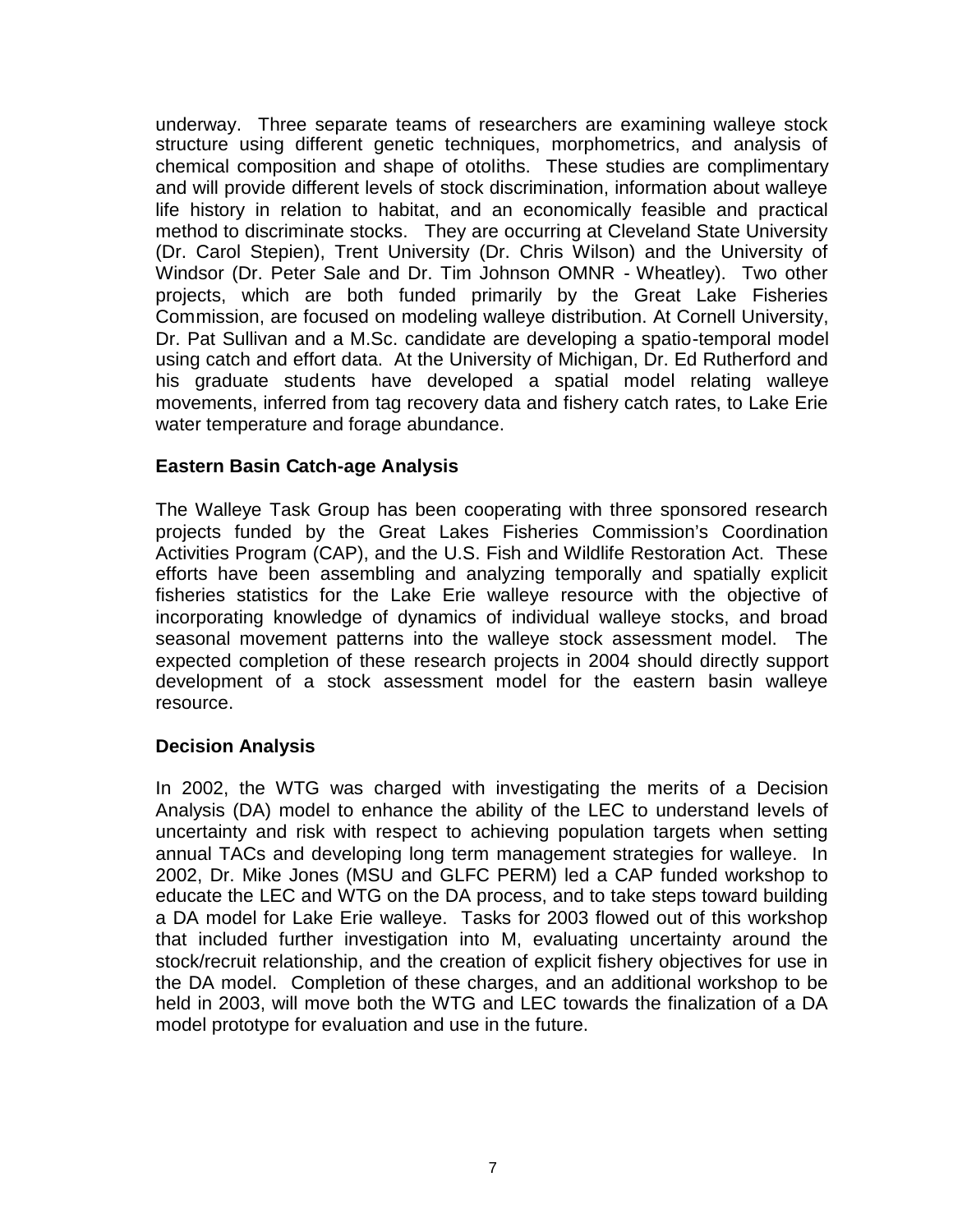#### **Recommended Charges to the Walleye Task Group in 2003-2004**

The WTG recommends that the CPMS charge (Charge 1), should be discontinued. The STC may wish to replace the charge with another that provides additional direction towards achieving walleye recovery or a sustainable walleye fishery.

The WTG recommends that 2002-2003 charges 2 thru 4 remain in effect for 2003-2004**.**

The WTG recommends that the 2002-2003 charge 5 be revised to more directly guide progress on a Decision Analysis tool that incorporates biological reference points, as well as uncertainties regarding stock/recruitment and natural mortality.

#### **Acknowledgements**

The WTG would like to express its appreciation for special support during the past year from:

- The Ohio DNR which provided lodging and food at the WTG annual winter meeting at Pickerel Creek Lodge near Sandusky, Ohio.
- Bruce Morrison, OMNR, who continues to provide much appreciated technical assistance, despite his abduction by the Lake Ontario Committee.
- The Great Lakes Fishery Commission, which continued to handle the financial end of the reward tag study.

## **Literature Cited**

- Henderson, B., R. Haas, R. Knight, R. Lorantas, M. Rawson. 1990. Quota estimation for Lake Erie walleye: model and results. Statistics and Modeling Group Report, Ontario Ministry of Natural Resources, 48 pp.
- Deriso, R.B., T.J. Quinn II and P.R. Neal. 1985. Catch-age analysis with auxiliary information. Can. J. Fish. Aquat. Sci. 42: 815 –824.
- Quinn, Terrance and Richard Deriso. 1999. *Quantitative Fish Dynamics*. Oxford University Press. London.

*Cover art with permission from Mark Peloza, Hawg Heaven Guide Service, 9121 Bayshore Drive, Gladstone, Michigan, 49837, website: http://www.hawgheaven.upmichigan.net/index.html.*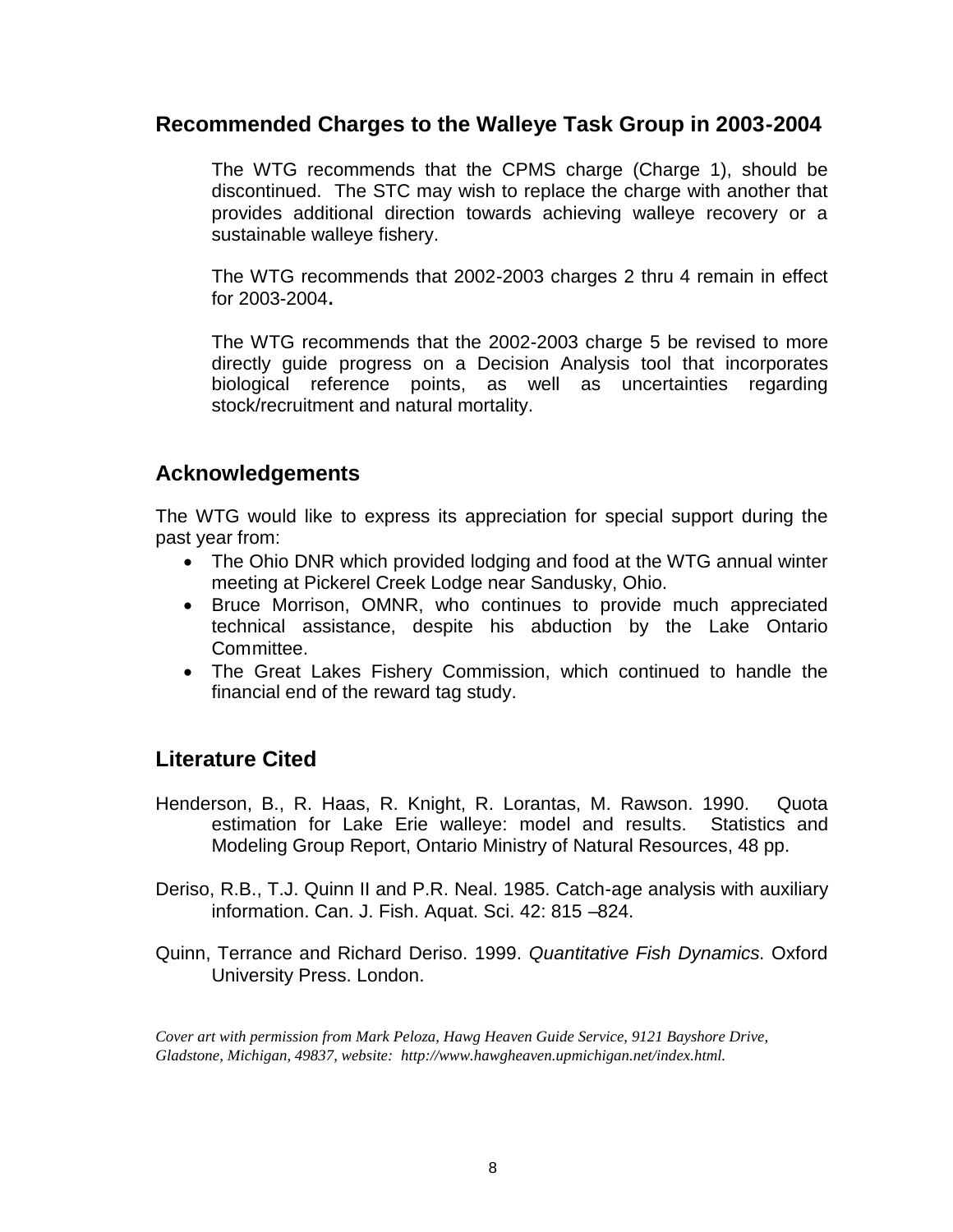Table 1. Lake Erie walleye total allowable catch (top) and measured harvest (bottom, bold), in numbers of fish, from 1977 to 2002. Allocations based on water area are: Ohio, 51.4%; Ontario, 43.3%; and Michigan, 5.3%. New York and Pennsylvania do not have assigned quotas but are included in the annual catch total.

|                        |                    | TAC Area (MU-1, MU-2, MU-3) |                        |                         |         | Non TAC Area (MU-4) |         |              | <b>All Areas</b>       |
|------------------------|--------------------|-----------------------------|------------------------|-------------------------|---------|---------------------|---------|--------------|------------------------|
| Year                   | Michigan           | Ohio                        | Ontario                | <b>Total</b>            | NY      | Penn.               | Ontario | <b>Total</b> | <b>Total</b>           |
| 1977 TAC               | 87,600             | 521,600                     | 386,300                | 995,500                 |         |                     |         |              | 995,500                |
| Har                    | 106,530            | 2,167,500                   | 371,403                | 2,645,433               |         |                     |         |              | 2,645,433              |
| 1978 TAC               | 73,000             | 433,000                     | 321,000                | 827,000                 |         |                     |         |              | 827,000                |
| Har                    | 72,195             | 1,586,756                   | 446,774                | 2,105,725               |         |                     |         |              | 2,105,725              |
| 1979 TAC               | 207,000            | 1,230,000                   | 911,000                | 2,348,000               |         |                     |         |              | 2,348,000              |
| Har                    | 162,375            | 3,314,442                   | 734,082                | 4,210,899               |         |                     |         |              | 4,210,899              |
| 1980 TAC               | 261,700            | 1,558,600                   | 1,154,100              | 2,974,400               |         |                     |         |              | 2,974,400              |
| Har                    | 183,140            | 2,169,800                   | 1,049,269              | 3,402,209               |         |                     |         |              | 3,402,209              |
| 1981 TAC               | 367,400            | 2,187,900                   | 1,620,000              | 4,175,300               |         |                     |         |              | 4,175,300              |
| Har                    | 95,147             | 2,942,900                   | 1,229,017              | 4,267,064               |         |                     |         |              | 4,267,064              |
| 1982 TAC               | 504,100            | 3,001,700                   | 2,222,700              | 5,728,500               |         |                     |         |              | 5,728,500              |
| Har                    | 194,407            | 3,015,400                   | 1,260,852              | 4,470,659               |         |                     |         |              | 4,470,659              |
| 1983 TAC               | 572,000            | 3,406,000                   | 2,522,000              | 6,500,000               |         |                     |         |              | 6,500,000              |
| Har<br>1984 TAC        | 145,847<br>676,500 | 1,864,200<br>4,028,400      | 1,416,101<br>2,982,900 | 3,426,148<br>7,687,800  |         |                     |         |              | 3,426,148<br>7,687,800 |
| Har                    | 351,169            | 4,055,000                   | 2,178,409              | 6,584,578               |         |                     |         |              | 6,584,578              |
| 1985 TAC               | 430,700            | 2,564,400                   | 1,898,800              | 4,893,900               |         |                     |         |              | 4,893,900              |
| Har                    | 460,933            | 3,730,100                   | 2,435,627              | 6,626,660               |         |                     |         |              | 6,626,660              |
| <b>1986 TAC</b>        | 660,000            | 3,930,000                   | 2,910,000              | 7,500,000               |         |                     |         |              | 7,500,000              |
| Har                    | 605,600            | 4,399,400                   | 2,617,507              | 7,622,507               |         |                     |         |              | 7,622,507              |
| <b>1987 TAC</b>        | 490,100            | 2,918,500                   | 2,161,100              | 5,569,700               |         |                     |         |              | 5,569,700              |
| Har                    | 902,500            | 4,433,600                   | 2,688,558              | 8,024,658               |         |                     |         |              | 8,024,658              |
| 1988 TAC               | 397,500            | 3,855,000                   | 3,247,500              | 7,500,000               |         |                     |         |              | 7,500,000              |
| Har                    | 1,996,788          | 4,890,367                   | 3,054,402              | 9,941,557               | 85,282  |                     |         | 85,282       | 10,026,839             |
| 1989 TAC               | 383,000            | 3,710,000                   | 3,125,000              | 7,218,000               |         |                     |         |              | 7,218,000              |
| Har                    | 1,091,641          | 4,191,711                   | 2,793,051              | 8,076,403               | 129,226 |                     |         | 129,226      | 8,205,629              |
| 1990 TAC               | 616,000            | 3,475,500                   | 2,908,500              | 7,000,000               |         |                     |         |              | 7,000,000              |
| Har                    | 747,128            | 2,282,520                   | 2,517,922              | 5,547,570               | 47,443  |                     |         | 47,443       | 5,595,013              |
| 1991 TAC               | 440,000            | 2,485,000                   | 2,075,000              | 5,000,000               |         |                     |         |              | 5,000,000              |
| Har                    | 132,118            | 1,577,813                   | 2,266,380              | 3,976,311               | 34,137  |                     |         | 34,137       | 4,010,448              |
| 1992 TAC               | 329,000            | 3,187,000                   | 2,685,000              | 6,201,000               |         |                     |         |              | 6,201,000              |
| Har                    | 249,518            | 2,081,919                   | 2,497,705              | 4,829,142               | 14,384  |                     |         | 14,384       | 4,843,526              |
| 1993 TAC               | 556,500            | 5,397,000                   | 4,546,500              | 10,500,000              |         |                     |         |              | 10,500,000             |
| Har                    | 270,376            | 2,668,684                   | 3,821,386              | 6,760,446               | 40,032  |                     |         | 40,032       | 6,800,478              |
| 1994 TAC               | 400,000            | 4,100,000                   | 3,500,000              | 8,000,000               |         |                     |         |              | 8,000,000              |
| Har                    | 216,038            | 1,468,739                   | 3,431,119              | 5,115,896               | 59,345  |                     |         | 59,345       | 5,175,241              |
| 1995 TAC               | 477,000            | 4,626,000                   | 3,897,000              | 9,000,000               |         |                     |         |              | 9,000,000              |
| Har                    | 107,909            | 1,435,188                   | 3,813,527              | 5,356,624               | 26,964  |                     |         | 26,964       | 5,383,588              |
| 1996 TAC               | 583,000            | 5,654,000                   | 4,763,000              | 11,000,000              |         |                     |         |              | 11,000,000             |
| Har                    | 174,607            | 2,316,425                   | 4,524,639              | 7,015,671               | 38,728  | 89,087              |         | 127,815      | 7,143,486              |
| <b>1997 TAC</b>        | 514,000            | 4,986,000                   | 4,200,000              | 9,700,000               |         |                     |         |              | 9,700,000              |
| Har<br><b>1998 TAC</b> | 122,400            | 1,248,846                   | 4,072,779              | 5,444,025<br>10,300,000 | 29,395  | 88,682              |         | 118,077      | 5,562,102              |
|                        | 546,000<br>114.606 | 5,294,000                   | 4,460,000              |                         |         |                     |         |              | 10,300,000             |
| Har<br>1999 TAC        |                    | 2,303,911                   | 4,173,042              | 6,591,559               | 34,090  | 124.814             | 47,000  | 205,904      | 6,797,463              |
| Har                    | 477,000<br>140,269 | 4,626,000<br>1,033,733      | 3,897,000              | 9,000,000               | 23,133  | 89,038              | 87,000  | 199,171      | 9,000,000              |
| 2000 TAC               | 408,100            | 3,957,800                   | 3,454,250<br>3,334,100 | 4,628,252<br>7,700,000  |         |                     |         |              | 4,827,423<br>7,700,000 |
| Har                    | 252,280            | 932,297                     | 2,287,533              | 3,472,110               | 28,599  | 77,512              | 67,000  | 173,111      | 3,645,221              |
| <b>2001 TAC</b>        | 180,200            | 1,747,600                   | 1,472,200              | 3,400,000               |         |                     |         |              | 3,400,000              |
| Har                    | 159,186            | 1,157,914                   | 1,498,816              | 2,815,916               | 14,669  | 52,796              | 39,498  | 106,963      | 2,922,879              |
| 2002 TAC               | 180,200            | 1,747,600                   | 1,472,200              | 3,400,000               |         |                     |         |              | 3,400,000              |
| <b>Har</b>             | 193,515            | 703,000                     | 1,436,000              | 2,332,515               | 18,377  | 22,000              | 36,000  | 76,377       | 2,408,892              |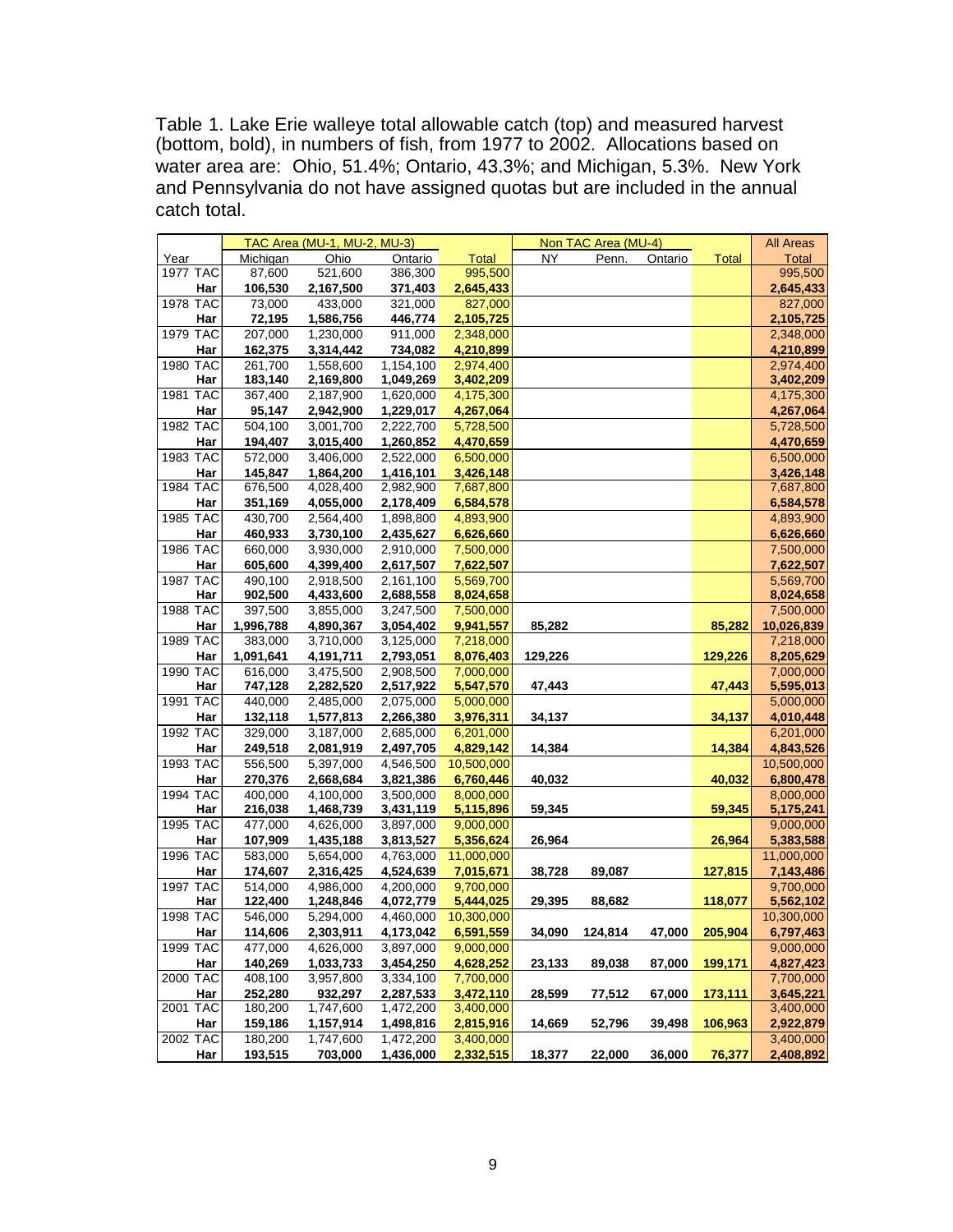|      |       |        |     |              |     |                          |              | <b>Sport Fishery</b> |                          |              |                          |                          |                              |                          |              |                          | <b>Commercial Fishery</b> |     |                                            |              |
|------|-------|--------|-----|--------------|-----|--------------------------|--------------|----------------------|--------------------------|--------------|--------------------------|--------------------------|------------------------------|--------------------------|--------------|--------------------------|---------------------------|-----|--------------------------------------------|--------------|
|      |       | Unit 1 |     |              |     | Unit 2                   |              |                      | Unit 3                   |              |                          | <b>Unit 4 &amp; 5</b>    |                              |                          |              | Unit 1                   | Unit 2 Unit 3 Unit 4      |     |                                            |              |
| Year | OH    | MI     | ON  | <b>Total</b> | OH  | ON                       | <b>Total</b> | OH                   | ON                       | <b>Total</b> | ON                       | PA                       | <b>NY</b>                    | <b>Total</b>             | <b>Total</b> | ON                       | ON                        | ON  | <b>ON</b>                                  | <b>Total</b> |
|      |       |        |     |              |     |                          |              |                      |                          |              |                          |                          |                              |                          |              |                          |                           |     |                                            |              |
| 75   | 77    | 4      | 7   | 88           | 10  | $-\,-$                   | 10           |                      | $\overline{\phantom{a}}$ |              |                          |                          | --                           |                          | 98           | $\overline{\phantom{a}}$ |                           |     |                                            | $\mathbf 0$  |
| 76   | 605   | 30     | 50  | 685          | 35  | -−                       | 35           |                      | --                       | --           |                          |                          | --                           | $\overline{\phantom{m}}$ | 720          | 113                      | 44                        |     | $\overline{\phantom{a}}$                   | 157          |
| 77   | 2,131 | 107    | 69  | 2,307        | 37  | $\overline{\phantom{a}}$ | 37           |                      | --                       | $\sim$       |                          |                          | --                           | $\overline{\phantom{m}}$ | 2,344        | 235                      | 67                        | $-$ | $\overline{\phantom{a}}$                   | 302          |
| 78   | 1,550 | 72     | 112 | 1,734        | 37  | --                       | 37           |                      | --                       | $- -$        |                          |                          | --                           | $\overline{\phantom{m}}$ | 1,771        | 274                      | 60                        |     | $\overline{\phantom{a}}$                   | 334          |
| 79   | 3,254 | 162    | 79  | 3,495        | 60  | -−                       | 60           |                      | --                       | --           |                          |                          | --                           | $-$                      | 3,555        | 625                      | 30                        | --  | $\overline{\phantom{a}}$                   | 655          |
| 80   | 2,096 | 183    | 57  | 2,336        | 49  | $\overline{\phantom{a}}$ | 49           | 24                   | $\overline{\phantom{a}}$ | 24           |                          |                          | --                           | $\sim$                   | 2,409        | 953                      | 40                        | $-$ | $\overline{\phantom{a}}$                   | 993          |
| 81   | 2,857 | 95     | 70  | 3,022        | 38  | $\overline{\phantom{a}}$ | 38           | 48                   | $\overline{\phantom{a}}$ | 48           |                          |                          | --                           | $\overline{\phantom{m}}$ | 3,108        | 1,037                    | 119                       | 3   | $\overline{\phantom{a}}$                   | 1,159        |
| 82   | 2,959 | 194    | 49  | 3,202        | 49  | $\overline{\phantom{a}}$ | 49           | 8                    | $\overline{\phantom{a}}$ | 8            |                          |                          | $\qquad \qquad \blacksquare$ | $\overline{\phantom{m}}$ | 3,259        | 1,077                    | 134                       | 2   | $\overline{\phantom{a}}$                   | 1,213        |
| 83   | 1,626 | 146    | 41  | 1,813        | 212 | $\mathbf{u}$             | 212          | 26                   | $\overline{\phantom{a}}$ | 26           |                          |                          | $-$                          | $\overline{\phantom{m}}$ | 2,051        | 1,129                    | 167                       | 80  | $\overline{\phantom{a}}$                   | 1,376        |
| 84   | 3,089 | 351    | 39  | 3,479        | 787 | $\overline{\phantom{a}}$ | 787          | 179                  | $\qquad \qquad \cdots$   | 179          |                          |                          | --                           | $\overline{\phantom{a}}$ | 4,445        | 1,639                    | 392                       | 108 | $\qquad \qquad \qquad \qquad \blacksquare$ | 2,139        |
| 85   | 3,347 | 461    | 57  | 3,865        | 294 | --                       | 294          | 89                   | $\overline{\phantom{a}}$ | 89           |                          |                          | --                           | $\overline{\phantom{m}}$ | 4,248        | 1,721                    | 432                       | 225 | $\qquad \qquad \qquad \qquad \blacksquare$ | 2,378        |
| 86   | 3,743 | 606    | 52  | 4,401        | 480 | $\overline{\phantom{a}}$ | 480          | 176                  | $\overline{\phantom{a}}$ | 176          |                          |                          | --                           | $\overline{\phantom{a}}$ | 5,057        | 1,651                    | 558                       | 356 | $\overline{\phantom{a}}$                   | 2,565        |
| 87   | 3,751 | 902    | 51  | 4,704        | 550 | $\overline{\phantom{a}}$ | 550          | 132                  | $\overline{\phantom{a}}$ | 132          | --                       |                          | --                           | $-$                      | 5,386        | 1,611                    | 622                       | 405 | $\overline{\phantom{a}}$                   | 2,638        |
| 88   | 3,744 | 1,997  | 18  | 5,759        | 584 | $\overline{\phantom{a}}$ | 584          | 562                  | $\qquad \qquad \cdots$   | 562          | $- -$                    | $-$                      | 85                           | 85                       | 6,990        | 1,866                    | 762                       | 409 | $\overline{\phantom{a}}$                   | 3,037        |
| 89   | 2,891 | 1,092  | 14  | 3,997        | 867 | 35                       | 902          | 434                  | 80                       | 514          | --                       | $\overline{\phantom{a}}$ | 129                          | 129                      | 5,542        | 1,656                    | 621                       | 386 | $\overline{\phantom{a}}$                   | 2,663        |
| 90   | 1,467 | 747    | 35  | 2,249        | 389 | 14                       | 403          | 426                  | 23                       | 449          |                          | $\overline{\phantom{a}}$ | 47                           | 47                       | 3,148        | 1,615                    | 529                       | 302 | $\qquad \qquad -$                          | 2,446        |
| 91   | 1,104 | 132    | 39  | 1,275        | 216 | 24                       | 240          | 258                  | 44                       | 302          | --                       | $\overline{\phantom{a}}$ | 34                           | 34                       | 1,851        | 1,446                    | 440                       | 274 | $\qquad \qquad -$                          | 2,160        |
| 92   | 1,479 | 250    | 20  | 1,749        | 338 | 56                       | 394          | 265                  | 25                       | 290          | --                       | $\sim$                   | 14                           | 14                       | 2,447        | 1,547                    | 534                       | 316 | $\overline{\phantom{a}}$                   | 2,397        |
| 93   | 1,846 | 270    | 37  | 2,153        | 450 | 26                       | 476          | 372                  | 12                       | 384          |                          | $\overline{\phantom{a}}$ | 40                           | 40                       | 3,053        | 2,488                    | 762                       | 496 | --                                         | 3,746        |
| 94   | 992   | 216    | 21  | 1,229        | 291 | 20                       | 311          | 186                  | 21                       | 207          | $- -$                    | $\overline{\phantom{a}}$ | 59                           | 59                       | 1,806        | 2,307                    | 630                       | 432 | $\overline{\phantom{a}}$                   | 3,369        |
| 95   | 1,161 | 108    | 32  | 1,301        | 159 | 7                        | 166          | 115                  | 27                       | 141          | $\overline{\phantom{a}}$ | $\overline{\phantom{a}}$ | 27                           | 27                       | 1,635        | 2,578                    | 681                       | 489 | --                                         | 3,748        |
| 96   | 1,442 | 175    | 17  | 1,634        | 645 | 8                        | 653          | 229                  | 27                       | 256          | $-$                      | 89                       | 39                           | 128                      | 2,671        | 2,777                    | 1,107                     | 589 | $\qquad \qquad -$                          | 4,473        |
| 97   | 929   | 122    | 8   | 1,059        | 188 | 2                        | 190          | 132                  | 5                        | 138          | $\overline{\phantom{a}}$ | 89                       | 29                           | 118                      | 1,505        | 2,585                    | 928                       | 544 | $\overline{\phantom{a}}$                   | 4,057        |
| 98   | 1,790 | 115    | 34  | 1,939        | 215 | 5                        | 220          | 299                  | 5                        | 304          | 19                       | 125                      | 34                           | 178                      | 2,641        | 2,497                    | 1,166                     | 462 | 28                                         | 4,153        |
| 99   | 812   | 140    | 34  | 986          | 139 | 5                        | 144          | 83                   | 5                        | 88           | 19                       | 89                       | 23                           | 131                      | 1,349        | 2,461                    | 631                       | 317 | 68                                         | 3,477        |
| 00   | 674   | 252    | 34  | 961          | 165 | 5                        | 170          | 93                   | 5                        | 98           | 19                       | 78                       | 29                           | 125                      | 1,354        | 1,603                    | 444                       | 196 | 48                                         | 2,291        |
| 01   | 941   | 160    | 34  | 1,135        | 171 | 5                        | 176          | 46                   | 5                        | 51           | 19                       | 53                       | 15                           | 87                       | 1,449        | 1,004                    | 310                       | 141 | 20                                         | 1,475        |
| 02   | 516   | 194    | 34  | 744          | 141 | 5                        | 146          | 46                   | 5                        | 51           | 19                       | 22                       | 18                           | 59                       | 1,000        | 937                      | 309                       | 146 | 17                                         | 1,409        |
|      |       |        |     |              |     |                          |              |                      |                          |              |                          |                          |                              |                          |              |                          |                           |     |                                            |              |
| Mean | 1,888 | 332    | 41  | 2,261        | 271 | 15                       | 279          | 184                  | 21                       | 196          | 19                       | 78                       | 41                           | 84                       | 2,746        | 1,535                    | 464                       | 304 | 36                                         | 2,172        |

Table 2. Annual harvest (thousands of fish) of Lake Erie walleye by gear, management unit, and agency.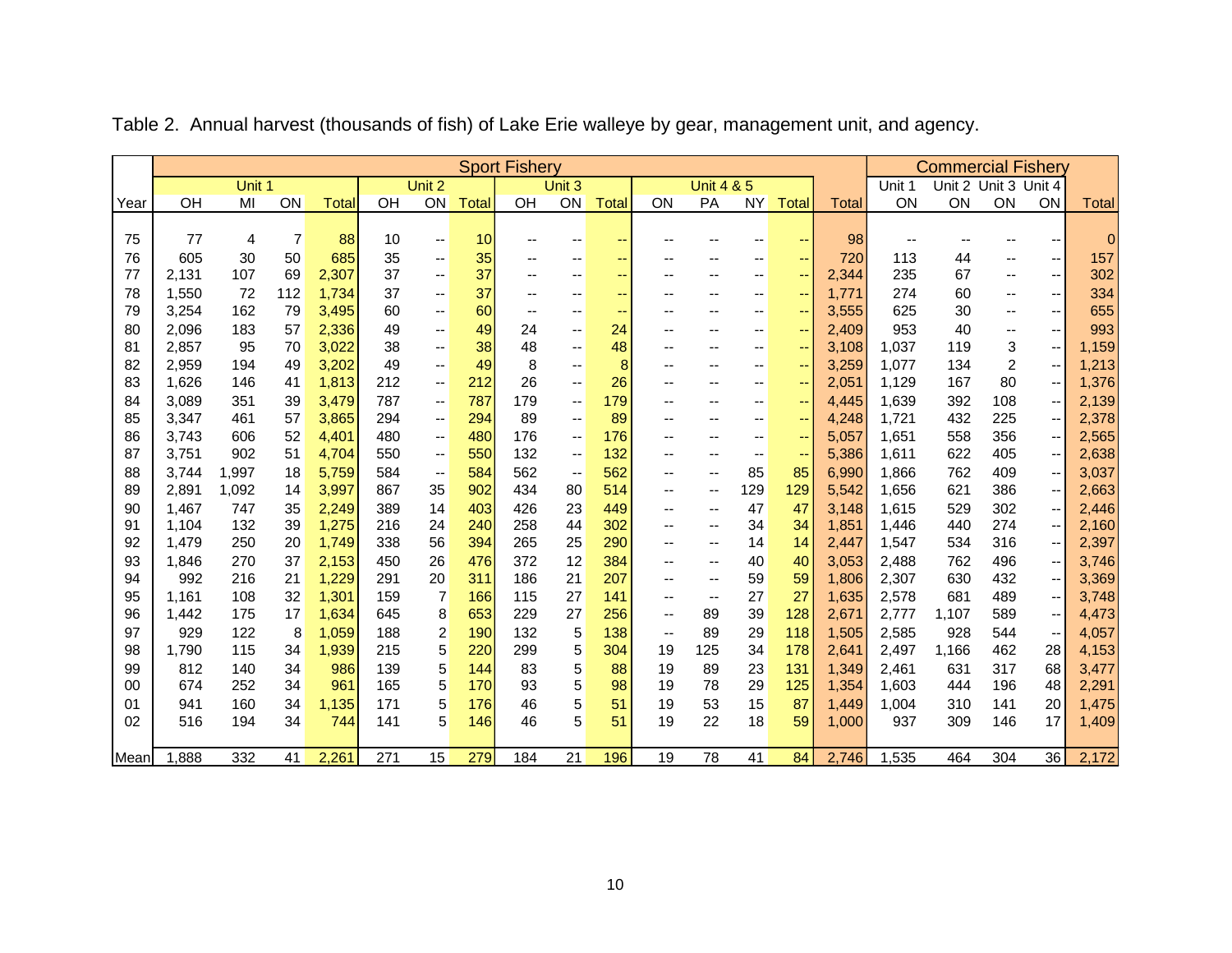|      |       |        |     |        |       |                          |              | <b>Sport Fishery</b> | a                 |        |                          |                          |                          |                          |        |              |               | <b>Commercial Fishery</b> |                          | $\mathsf{b}$ |
|------|-------|--------|-----|--------|-------|--------------------------|--------------|----------------------|-------------------|--------|--------------------------|--------------------------|--------------------------|--------------------------|--------|--------------|---------------|---------------------------|--------------------------|--------------|
|      |       | Unit 1 |     |        |       | Unit 2                   |              |                      | Unit 3            |        |                          | <b>Unit 4 &amp; 5</b>    |                          |                          |        | Unit 1       | Unit 2        | Unit 3                    | Unit 4                   |              |
| Year | OH    | MI     | ON  | Total  | OH    | ON                       | <b>Total</b> | OH                   | ON                | Total  | ON                       | PA                       | <b>NY</b>                | <b>Total</b>             | Total  | ON           | ON            | ON                        | <b>ON</b>                | Total        |
|      |       |        |     |        |       |                          |              |                      |                   |        |                          |                          |                          |                          |        |              |               |                           |                          |              |
| 1975 | 486   | 30     | 46  | 562    | 61    | $\overline{\phantom{m}}$ | 61           |                      |                   | --     |                          |                          | --                       | --                       | 623    |              |               |                           |                          | --           |
| 1976 | 1,356 | 84     | 98  | 1,538  | 163   | --                       | 163          |                      | --                | ۰.     |                          |                          | --                       | --                       | 1,701  | 1,796        | 1,933         | н.                        | --                       | 3,729        |
| 1977 | 2,768 | 171    | 130 | 3,069  | 151   | --                       | 151          | --                   | --                | $\sim$ | --                       | --                       | $\sim$ $\sim$            | $\overline{\phantom{a}}$ | 3,220  | 4,282        | 1,572         | $- -$                     | $\overline{\phantom{a}}$ | 5,854        |
| 1978 | 2,880 | 176    | 148 | 3,204  | 154   | --                       | 154          |                      |                   | --     |                          |                          | $\overline{\phantom{m}}$ | --                       | 3,358  | 5,253        | 436           | --                        | --                       | 5,689        |
| 1979 | 4,179 | 257    | 97  | 4,533  | 169   | $\qquad \qquad -$        | 169          | --                   | --                | ۰.     | --                       | ٠.                       | $\overline{\phantom{m}}$ | $\overline{\phantom{a}}$ | 4,702  | 5,798        | 1,798         | $\overline{\phantom{m}}$  | $\overline{\phantom{a}}$ | 7,596        |
| 1980 | 3,938 | 624    | 92  | 4,654  | 237   | --                       | 237          | 187                  | --                | 187    | --                       | --                       | $\overline{\phantom{m}}$ | --                       | 5,078  | 6,229        | 1,565         | $\overline{\phantom{a}}$  | $\overline{\phantom{a}}$ | 7,794        |
| 1981 | 5,766 | 447    | 138 | 6,351  | 264   | --                       | 264          | 382                  | ۰.                | 382    | $-$                      | --                       | $\sim$ $\sim$            | --                       | 6,997  | 6.881        | 2,144         | 622                       | --                       | 9,647        |
| 1982 | 5,928 | 449    | 108 | 6,484  | 223   | --                       | 223          | 114                  | ۰.                | 114    | $-$                      |                          | $\overline{\phantom{m}}$ | --                       | 6,821  | 10,531       | 2,913         | 689                       | --                       | 14,133       |
| 1983 | 4,168 | 451    | 118 | 4,737  | 568   | $\overline{\phantom{a}}$ | 568          | 128                  | $\qquad \qquad -$ | 128    | --                       | --                       | $- -$                    | $- -$                    | 5,433  | 11,205       | 5,352         | 5,814                     | --                       | 22,371       |
| 1984 | 4,077 | 557    | 82  | 4,716  | 1,322 | $\overline{\phantom{a}}$ | 1,322        | 392                  | $\qquad \qquad -$ | 392    | --                       | --                       | $-$                      | $- -$                    | 6,430  | 11,550       | 6,008         | 2,438                     | --                       | 19,996       |
| 1985 | 4,606 | 926    | 84  | 5,616  | 1,078 | --                       | 1,078        | 464                  | ۰.                | 464    | $-$                      |                          | $\overline{\phantom{m}}$ | --                       | 7,158  | 7,496        | 2,800         | 2,983                     | -- 1                     | 13,279       |
| 1986 | 6,437 | 1,840  | 107 | 8,384  | 1,086 | $\overline{\phantom{m}}$ | 1,086        | 538                  | ۰.                | 538    | --                       |                          | $\overline{\phantom{m}}$ | $\overline{\phantom{a}}$ | 10,008 | 7,824        | 5,637         | 3,804                     | -- 1                     | 17,265       |
| 1987 | 6,631 | 2,193  | 84  | 8,908  | 1,431 | $\overline{\phantom{a}}$ | 1,431        | 472                  | --                | 472    | --                       | --                       | $\overline{\phantom{m}}$ | $\overline{\phantom{a}}$ | 10,811 | 6,595        | 4,243         | 3,045                     | -- 1                     | 13,883       |
| 1988 | 7,547 | 4,362  | 87  | 11,996 | 1,677 | --                       | 1,677        | 1,081                | --                | 1,081  | --                       | --                       | 462                      | 462                      | 15,216 | 7,495        | 5,794         | 3,778                     |                          | 17,067       |
| 1989 | 5,246 | 3,794  | 81  | 9,121  | 1,532 | 77                       | 1,609        | 883                  | 205               | 1,088  | --                       | $\overline{\phantom{a}}$ | 556                      | 556                      | 12,374 | 7,846        | 5,514         | 3,473                     | --                       | 16,833       |
| 1990 | 4,116 | 1,803  | 121 | 6,040  | 1,675 | 33                       | 1,708        | 869                  | 83                | 952    | --                       | --                       | 432                      | 432                      | 9,132  | 9,016        | 5,829         | 5,544                     | -- 1                     | 20,389       |
| 1991 | 3,616 | 440    | 144 | 4,200  | 1,241 | 79                       | 1,320        | 724                  | 155               | 880    | --                       | $\overline{\phantom{a}}$ | 440                      | 440                      | 6,840  | 10,418       | 5,055         | 3,146                     | -- I                     | 18,619       |
| 1992 | 3,955 | 715    | 105 | 4,775  | 1,169 | 81                       | 1,249        | 640                  | 145               | 786    | --                       | $\overline{\phantom{a}}$ | 299                      | 299                      | 7,109  | 9.486        | 6.906         | 6,043                     | -- 1                     | 22,435       |
| 1993 | 3,943 | 691    | 125 | 4,759  | 1,349 | 70                       | 1,418        | 1,062                | 125               | 1,187  | --                       | $\overline{\phantom{a}}$ | 305                      | 305                      | 7,669  | 16,283       | 11,656        | 7,420                     | -- 1                     | 35,359       |
| 1994 | 2,808 | 788    | 125 | 3,721  | 1,025 | 65                       | 1,090        | 599                  | 130               | 729    | --                       | --                       | 355                      | 355                      | 5,894  | 16,698       | 9,968         | 6,459                     |                          | 33,125       |
| 1995 | 3,188 | 277    | 125 | 3,589  | 803   | 65                       | 868          | 355                  | 130               | 485    | --                       | $-$                      | 259                      | 259                      | 5,201  | 20,521       | 12,113        | 7,850                     | -- I                     | 40,484       |
| 1996 | 3,060 | 521    | 125 | 3,706  | 1,132 | 65                       | 1,197        | 495                  | 130               | 625    | --                       | 316                      | 256                      | 572                      |        | 6,101 19,976 | 15,685        | 10,990                    | -- 1                     | 46,651       |
| 1997 | 2,748 | 374    | 88  | 3,210  | 864   | 45                       | 909          | 492                  | 91                | 583    | $\overline{\phantom{a}}$ | 388                      | 273                      | 661                      | 5,363  | 15,708       | 11.588        | 9,094                     | --                       | 36,390       |
| 1998 | 3,010 | 374    | 103 | 3,487  | 635   | 51                       | 686          | 409                  | 55                | 464    | 217                      | 390                      | 280                      | 887                      | 5,524  | 19,027       | 19,397 13,253 |                           | 818                      | 52,495       |
| 1999 | 2,368 | 411    | 103 | 2,882  | 603   | 51                       | 654          | 323                  | 55                | 379    | 217                      | 397                      | 171                      | 785                      |        | 4,699 21,432 | 10,955        | 7,630                     | 1,444                    | 41,461       |
| 2000 | 1,975 | 540    | 103 | 2,618  | 540   | 51                       | 591          | 281                  | 55                | 336    | 217                      | 244                      | 177                      | 638                      | 4,183  | 22,238       | 11,049        | 7,896                     | 1,781                    | 43,054       |
| 2001 | 1,952 | 362    | 103 | 2,417  | 697   | 51                       | 748          | 261                  | 55                | 316    | 217                      | 241                      | 163                      | 621                      | 4.102  | 9,372        | 5,746         | 5,021                     | 639                      | 20,778       |
| 2002 | 1,393 | 606    | 103 | 2,102  | 444   | 51                       | 495          | 246                  | 55                | 301    | 217                      | 130                      | 132                      | 479                      | 3,377  | 4,431        | 4,212         | 4,427                     | 445                      | 13,515       |
|      |       |        |     |        |       |                          |              |                      |                   |        |                          |                          |                          |                          |        |              |               |                           |                          |              |
| Mean | 3,806 | 876    | 106 | 4788   | 809   | 60                       | 838          | 507                  | 109               | 571    | 217                      | 329                      | 316                      | 519                      |        | 6361 11,191  | 6,679         | 5,571                     |                          | 1,171 22,553 |

Table 3. Annual fishing effort for Lake Erie walleye by gear, management unit, and agency.

<sup>a</sup>Sport units of effort are thousands of angler hours.

<sup>b</sup>Estimated Standard (Total) Effort in kilometers of gill net = (walleye targeted effort x walleye total harvest) / walleye targeted harvest.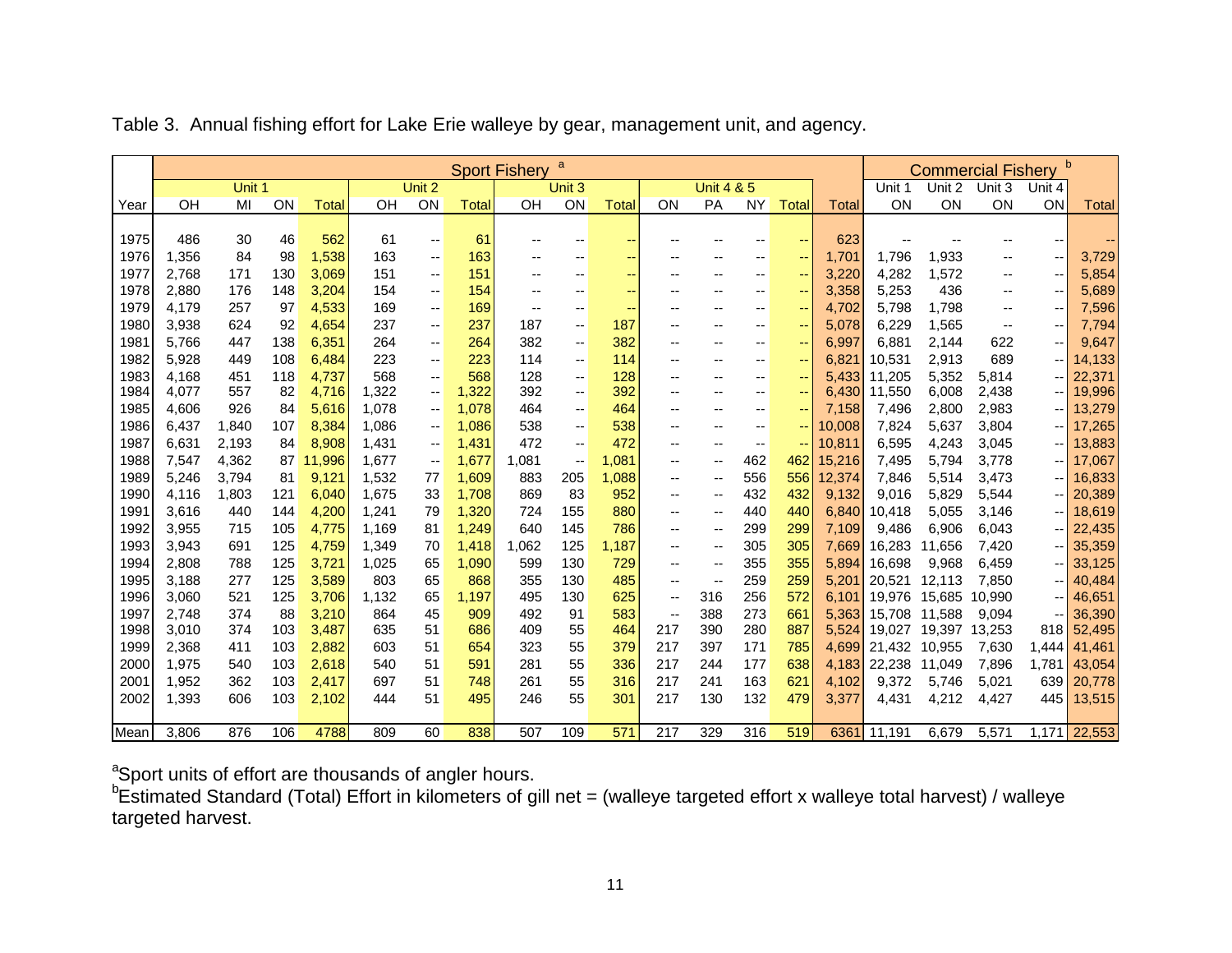|      |     |        |     |              |     |                                       |              | <b>Sport Fishery</b> | a                        |              |                          |                          |                          |                          |              |        | <b>Commercial Fishery</b> |                          | b                        |              |
|------|-----|--------|-----|--------------|-----|---------------------------------------|--------------|----------------------|--------------------------|--------------|--------------------------|--------------------------|--------------------------|--------------------------|--------------|--------|---------------------------|--------------------------|--------------------------|--------------|
|      |     | Unit 1 |     |              |     | Unit 2                                |              |                      | Unit 3                   |              |                          | <b>Unit 4 &amp; 5</b>    |                          |                          |              | Unit 1 | Unit 2                    | Unit 3                   | Unit 4                   |              |
| Year | OH  | MI     | ON  | <b>Total</b> | OH  | ON                                    | <b>Total</b> | OH                   | ON                       | <b>Total</b> | ON                       | PA                       | <b>NY</b>                | Total                    | <b>Total</b> | ON     | ON                        | ON                       | ON                       | <b>Total</b> |
|      |     |        |     |              |     |                                       |              |                      |                          |              |                          |                          |                          |                          |              |        |                           |                          |                          |              |
| 1975 | .16 | .13    | .16 | .16          | .17 | $\overline{\phantom{a}}$              | .17          |                      | --                       |              |                          |                          |                          | --                       | .16          |        |                           |                          |                          |              |
| 1976 | .45 | .36    | .50 | .45          | .22 |                                       | .22          |                      |                          |              |                          |                          |                          | --                       | .42          | 63.0   | 22.9                      |                          | --                       | 42.2         |
| 1977 | .77 | .62    | .53 | .75          | .24 | $\overline{\phantom{a}}$              | .24          |                      |                          |              |                          |                          |                          | $\rightarrow$            | .73          | 54.9   | 42.6                      |                          | $\overline{\phantom{a}}$ | 51.6         |
| 1978 | .54 | .41    | .76 | .54          | .24 | $\overline{\phantom{a}}$              | .24          |                      |                          |              |                          |                          |                          | --                       | .53          | 52.2   | 138.2                     |                          | $\overline{\phantom{a}}$ | 58.8         |
| 1979 | .78 | .63    | .81 | .77          | .36 | $\overline{a}$                        | .36          | --                   |                          |              |                          |                          |                          | --                       | .76          | 107.9  | 16.7                      | --                       | $\overline{\phantom{a}}$ | 86.3         |
| 1980 | .53 | .29    | .62 | .50          | .21 | $\hspace{0.05cm}$ – $\hspace{0.05cm}$ | .21          | .13                  | $\overline{\phantom{a}}$ | .13          |                          |                          |                          | --                       | .47          | 153.0  | 25.3                      | $\overline{\phantom{m}}$ | $\overline{\phantom{a}}$ | 127.3        |
| 1981 | .50 | .21    | .51 | .48          | .14 | $\hspace{0.05cm}$ $\hspace{0.05cm}$   | .14          | .12                  | --                       | .12          |                          |                          |                          | --                       | .44          | 150.7  | 55.4                      | 4.9                      | --                       | 120.1        |
| 1982 | .50 | .43    | .45 | .49          | .22 | $\overline{\phantom{a}}$              | .22          | .07                  | $\overline{\phantom{a}}$ | .07          |                          |                          |                          | $\overline{\phantom{m}}$ | .48          | 102.2  | 45.9                      | 2.8                      | $\overline{\phantom{a}}$ | 85.8         |
| 1983 | .39 | .32    | .34 | .38          | .37 | $\hspace{0.05cm}$ – $\hspace{0.05cm}$ | .37          | .20                  | --                       | .20          | --                       |                          | --                       | $\overline{\phantom{m}}$ | .38          | 100.7  | 31.2                      | 13.7                     | $\overline{\phantom{a}}$ | 61.5         |
| 1984 | .76 | .63    | .48 | .74          | .60 | $\overline{\phantom{a}}$              | .60          | .46                  | $\overline{\phantom{a}}$ | .46          | $\overline{\phantom{a}}$ | $\overline{\phantom{a}}$ | --                       | $\sim$                   | .69          | 141.9  | 65.3                      | 44.4                     | $\overline{\phantom{a}}$ | 107.0        |
| 1985 | .73 | .50    | .68 | .69          | .27 | $\hspace{0.05cm}$ – $\hspace{0.05cm}$ | .27          | .19                  | --                       | .19          | $-$                      |                          |                          | --                       | .59          | 229.6  | 154.5                     | 75.6                     | $\overline{\phantom{a}}$ | 179.1        |
| 1986 | .58 | .33    | .49 | .52          | .44 | $\overline{\phantom{a}}$              | .44          | .33                  |                          | .33          | $-$                      |                          |                          | $\overline{\phantom{m}}$ | .51          | 211.0  | 99.0                      | 93.7                     | $\overline{\phantom{a}}$ | 148.6        |
| 1987 | .57 | .41    | .61 | .53          | .38 | $\overline{\phantom{a}}$              | .38          | .28                  | --                       | .28          | $-$                      | --                       | $\overline{\phantom{a}}$ | $\sim$                   | .50          | 244.2  | 146.5                     | 133.1                    | $\overline{\phantom{a}}$ | 190.0        |
| 1988 | .50 | .46    | .21 | .48          | .35 | $\overline{\phantom{a}}$              | .35          | .52                  | --                       | .52          | --                       |                          | .18                      | .18                      | .46          | 249.0  | 131.4                     | 108.2                    |                          | 177.9        |
| 1989 | .55 | .29    | .17 | .44          | .57 | .45                                   | .56          | .49                  | .39                      | .47          | --                       |                          | .23                      | .23                      | .45          | 211.1  | 112.7                     | 111.2                    | $-$                      | 158.3        |
| 1990 | .36 | .41    | .29 | .37          | .23 | .42                                   | .24          | .49                  | .28                      | .47          | --                       | $-$                      | .11                      | .11                      | .34          | 179.1  | 90.7                      | 54.5                     | $-$                      | 120.0        |
| 1991 | .31 | .30    | .27 | .30          | .17 | .30                                   | .18          | .36                  | .28                      | .34          | --                       |                          | .08                      | .08                      | .27          | 138.8  | 87.0                      | 87.1                     |                          | 116.0        |
| 1992 | .37 | .35    | .19 | .37          | .29 | .69                                   | .32          | .41                  | .18                      | .37          | --                       |                          | .05                      | .05                      | .34          | 163.1  | 77.3                      | 52.3                     | $\overline{\phantom{a}}$ | 106.8        |
| 1993 | .47 | .39    | .30 | .45          | .33 | .37                                   | .34          | .35                  | .09                      | .32          | $-$                      | $-$                      | .13                      | .13                      | .40          | 152.8  | 65.4                      | 66.8                     | $\overline{\phantom{a}}$ | 106.0        |
| 1994 | .35 | .27    | .17 | .33          | .28 | .31                                   | .28          | .31                  | .16                      | .28          | $\overline{\phantom{a}}$ | $\overline{\phantom{a}}$ | .17                      | .17                      | .31          | 138.2  | 63.2                      | 66.9                     |                          | 101.7        |
| 1995 | .36 | .39    | .25 | .36          | .20 | .12                                   | .19          | .32                  | .21                      | .29          | $- -$                    |                          | .10                      | .10                      | .31          | 125.7  | 56.2                      | 62.2                     | $\overline{\phantom{a}}$ | 92.6         |
| 1996 | .47 | .34    | .13 | .44          | .57 | .13                                   | .55          | .46                  | .21                      | .41          | $\mathbf{u}$             | .28                      | .15                      | .22                      | .44          | 139.0  | 70.6                      | 53.6                     | $-$                      | 95.9         |
| 1997 | .34 | .33    | .10 | .33          | .22 | .04                                   | .21          | .27                  | .06                      | .24          | $-\,-$                   | .23                      | .11                      | .17                      | .28          | 164.6  | 80.1                      | 59.8                     | $\overline{\phantom{a}}$ | 111.5        |
| 1998 | .59 | .31    | .33 | .56          | .34 | .10                                   | .32          | .73                  | .08                      | .65          | .09                      | .32                      | .12                      | .18                      | .48          | 131.3  | 60.1                      | 34.8                     | 34.2                     | 79.1         |
| 1999 | .34 | .34    | .33 | .34          | .23 | .10                                   | .22          | .26                  | .08                      | .23          | .09                      | .22                      | .14                      | .15                      | .29          | 114.8  | 57.6                      | 41.6                     | 47.4                     | 83.9         |
| 2000 | .34 | .47    | .33 | .37          | .31 | .10                                   | .29          | .33                  | .08                      | .29          | .09                      | .32                      | .16                      | .19                      | .32          | 72.1   | 40.2                      | 24.8                     | 27.1                     | 53.2         |
| 2001 | .48 | .44    | .33 | .47          | .25 | .10                                   | .24          | .18                  | .08                      | .16          | .09                      | .22                      | .09                      | .13                      | .35          | 107.1  | 54.0                      | 28.1                     | 32.1                     | 71.0         |
| 2002 | .37 | .32    | .33 | .35          | .32 | .10                                   | .29          | .19                  | .08                      | .17          | .09                      | .17                      | .12                      | .13                      | .30          | 211.5  | 73.4                      | 33.0                     | 37.4                     | 104.3        |
|      |     |        |     |              |     |                                       |              |                      |                          |              |                          |                          |                          |                          |              |        |                           |                          |                          |              |
| Mean | .48 | .38    | .38 | .46          | .30 | .24                                   | .30          | .32                  | .16                      | .30          | .09                      | .25                      | .13                      | .15                      | .43          | 144.8  | 72.7                      | 57.0                     | 35.6                     | 105.0        |

Table 4. Annual catch per unit effort for Lake Erie walleye by gear, management unit, and agency.

<sup>a</sup> Sport CPE = Number/angler hour

 $b$  Commercial CPE = Number/kilometer of gill net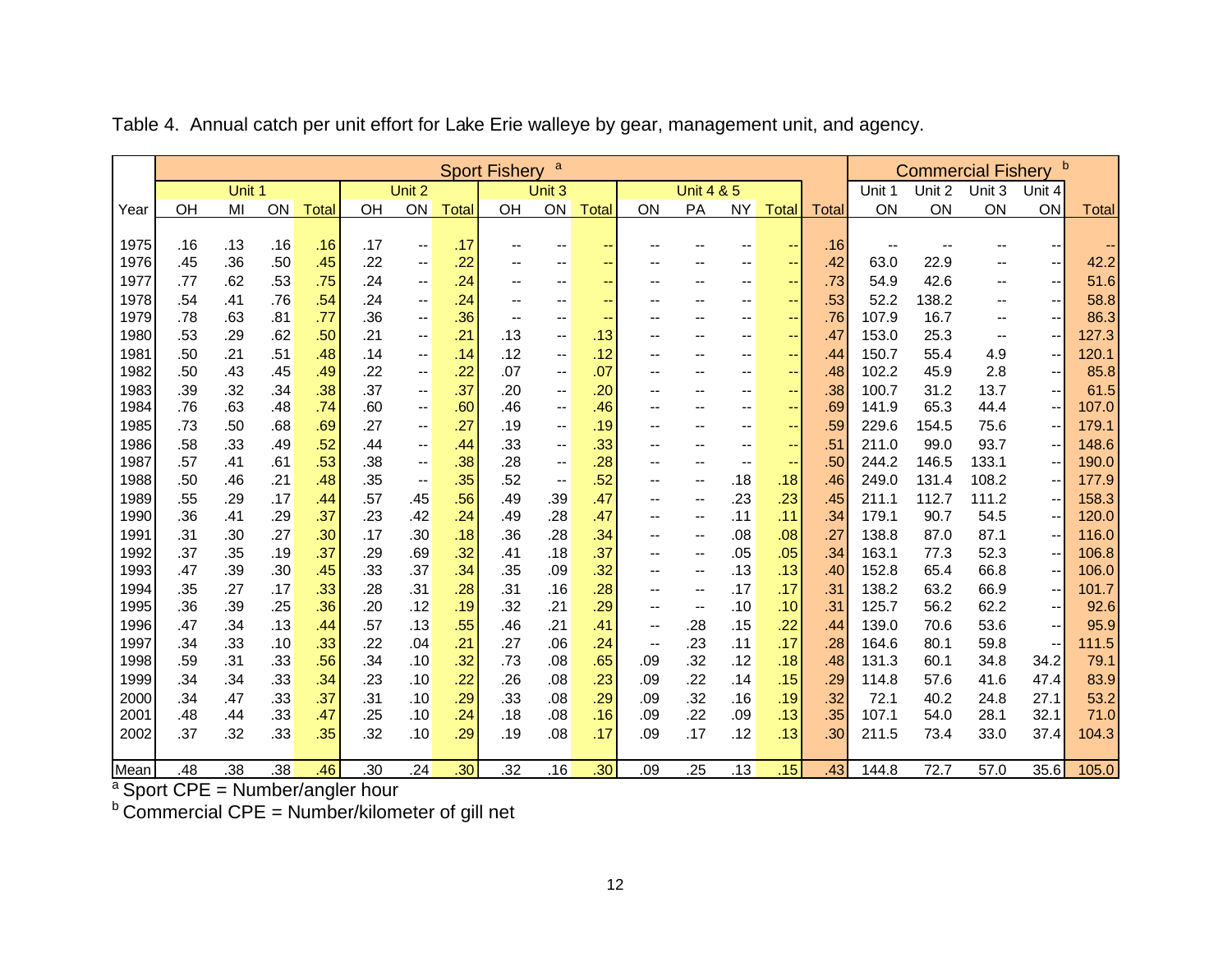|                |                  | Comm'l           |             |                   | <b>Sport</b>     |              |                                            |                  |                             | <b>All Gears</b>  |
|----------------|------------------|------------------|-------------|-------------------|------------------|--------------|--------------------------------------------|------------------|-----------------------------|-------------------|
| Unit           | Age              | <b>OMNR</b>      | <b>OMNR</b> | <b>ODNR</b>       | <b>MDNR</b>      | <b>NYDEC</b> | PA                                         | <b>Total</b>     | <b>OMNR</b>                 | Total             |
|                |                  |                  |             |                   |                  |              |                                            |                  |                             |                   |
| 1              | 1                | 45,226           |             | 434               | $\mathbf 0$      |              | $\overline{a}$                             | 434              | 45,226                      | 45,660            |
|                | 2<br>3           | 30,907           |             | 29,241            | 7,006            |              | $\overline{a}$                             | 36,247           | 30,907                      | 67,154            |
|                |                  | 717,736          |             | 308,253<br>70,376 | 127,721          |              | $\overline{\phantom{a}}$<br>$\overline{a}$ | 435,974          | 717,736                     | 1,153,710         |
|                | 4<br>5           | 57,122<br>36,223 |             | 22,974            | 23,946<br>13,614 |              |                                            | 94,322<br>36,588 | 57,122<br>36,223            | 151,444<br>72,811 |
|                | 6                | 22,448           |             | 51,930            | 10,989           |              | $\overline{a}$                             | 62,919           | 22,448                      | 85,367            |
|                | 7+               | 27,618           |             | 32,723            | 10,239           |              |                                            | 42,962           | 27,618                      | 70,580            |
|                | Total            | 937,280          | 34,000      | 515,931           | 193,515          |              |                                            | 743,446          | 971,280                     | 1,680,726         |
|                |                  |                  |             |                   |                  |              |                                            |                  |                             |                   |
| $\overline{2}$ | 1                | 13,187           |             | 317               |                  |              | --                                         | 317              | 13,187                      | 13,504            |
|                | $\overline{c}$   | 8,139            |             | 2,793             |                  |              | $-$                                        | 2,793            | 8,139                       | 10,932            |
|                | 3                | 190,697          |             | 72,564            |                  |              |                                            | 72,564           | 190,697                     | 263,261           |
|                | 4                | 50,503           |             | 22,611            |                  |              |                                            | 22,611           | 50,503                      | 73,114            |
|                | 5                | 21,399           |             | 5,113             |                  |              | $\overline{a}$                             | 5,113            | 21,399                      | 26,512            |
|                | 6                | 16,780           |             | 14,527            |                  |              |                                            | 14,527           | 16,780                      | 31,307            |
|                | $7+$             | 8,456            |             | 22,926            |                  |              |                                            | 22,926           | 8,456                       | 31,382            |
|                | Total            | 309,161          | 5,000       | 140,851           | ц.               | $-$          |                                            | 145,851          | 314,161                     | 455,012           |
| 3              | 1                | 3,076            |             | $\pmb{0}$         |                  |              |                                            | 0                | 3,076                       | 3,076             |
|                | $\overline{c}$   | 1,992            |             | 1,542             |                  |              |                                            | 1,542            | 1,992                       | 3,534             |
|                | 3                | 49,740           |             | 16,716            |                  |              | $\overline{a}$                             | 16,716           | 49,740                      | 66,456            |
|                | 4                | 14,579           |             | 4,228             |                  |              |                                            | 4,228            | 14,579                      | 18,807            |
|                | 5                | 14,234           |             | 4,055             |                  |              | --                                         | 4,055            | 14,234                      | 18,289            |
|                | 6                | 19,416           |             | 6,540             |                  |              |                                            | 6,540            | 19,416                      | 25,956            |
|                | $7+$             | 43,259           |             | 12,603            |                  |              |                                            | 12,603           | 43,259                      | 55,862            |
|                | Total            | 146,296          | 5,000       | 45,684            | --               | $\sim$       | $\sim$                                     | 50,684           | 151,296                     | 196,980           |
| 4              | 1                | 44               |             |                   |                  | $\mathbf 0$  | $\mathbf 0$                                | $\mathbf 0$      | 44                          | 44                |
|                | 2                | 157              |             |                   |                  | 97           | 0                                          | 97               | 157                         | 254               |
|                | 3                | 3,261            |             |                   |                  | 2,487        | 7,360                                      | 9,847            | 3,261                       | 13,108            |
|                | 4                | 2,038            |             |                   |                  | 3,521        | 4,089                                      | 7,610            | 2,038                       | 9,648             |
|                | 5                | 1,787            |             |                   |                  | 645          | 0                                          | 645              | 1,787                       | 2,432             |
|                | 6                | 2,929            |             |                   |                  | 3,650        | 1,636                                      | 5,286            | 2,929                       | 8,215             |
|                | 7+               | 6,422            |             |                   |                  | 7,977        | 8,996                                      | 16,973           | 6,422                       | 23,395            |
|                | Total            | 16,638           | 19,000      |                   |                  | 18,377       | 22,081                                     | 59,458           | 35,638                      | 76,096            |
| All            | 1                | 61,533           |             | 751               | $\pmb{0}$        | $\mathbf 0$  | $\pmb{0}$                                  | 751              | 61,533                      | 62,284            |
|                | $\boldsymbol{2}$ | 41,195           |             | 33,576            | 7,006            | 97           | $\mathbf 0$                                | 40,679           | 41,195                      | 81,874            |
|                | 3                | 961,434          |             | 397,533           | 127,721          | 2,487        | 7,360                                      | 535,101          | 961,434                     | 1,496,535         |
|                | 4                | 124,242          |             | 97,215            | 23,946           | 3,521        | 4,089                                      | 128,771          | 124,242                     | 253,013           |
|                | 5                | 73,643           |             | 32,142            | 13,614           | 645          | 0                                          | 46,401           | 73,643                      | 120,044           |
|                | 6                | 61,573           |             | 72,997            | 10,989           | 3,650        | 1,636                                      | 89,271           | 61,573                      | 150,844           |
|                | 7+               | 85,755           |             | 68,252            | 10,239           | 7,977        | 8,996                                      | 95,464           | 85,755                      | 181,219           |
|                |                  | Total 1,409,375  | 98,000      | 702,466           | 193,515          | 18,377       | 22,081                                     |                  | 999,439 1,409,375 2,408,814 |                   |

Table 5. Catch at age of walleye harvest by management unit, gear, and agency in Lake Erie during 2002. Units 4 and 5 are combined in Unit 4.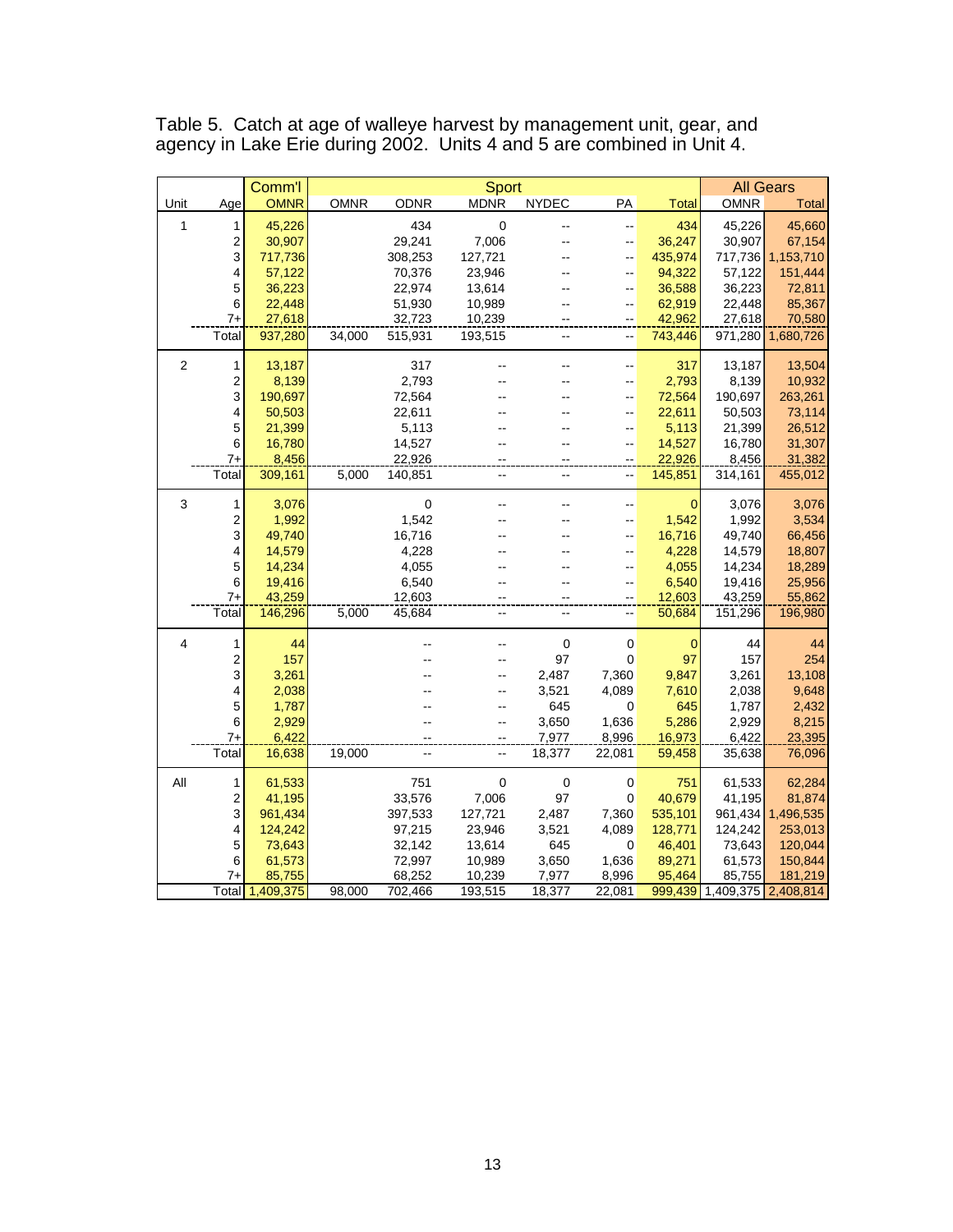Table 6. Percent age composition of walleye harvested by management unit, gear, and agency in Lake Erie during 2002. Units 4 and 5 are combined in Unit  $4.$ 

|              |                         | Comm'l      |             |             | Sport       |              |         |              |             | <b>All Gears</b> |
|--------------|-------------------------|-------------|-------------|-------------|-------------|--------------|---------|--------------|-------------|------------------|
| Unit         | Age                     | <b>OMNR</b> | <b>OMNR</b> | <b>ODNR</b> | <b>MDNR</b> | <b>NYDEC</b> | PA      | <b>Total</b> | <b>OMNR</b> | Total            |
| 1            | 1                       | 4.8         | --          | 0.1         | 0.0         | ۵.           | --      | 0.1          | 4.7         | 2.7              |
|              | $\boldsymbol{2}$        | 3.3         |             | 5.7         | 3.6         |              |         | 4.9          | 3.2         | 4.0              |
|              | 3                       | 76.6        |             | 59.7        | 66.0        |              | --      | 58.6         | 73.9        | 68.6             |
|              | 4                       | 6.1         |             | 13.6        | 12.4        |              |         | 12.7         | 5.9         | 9.0              |
|              | 5                       | 3.9         |             | 4.5         | 7.0         |              |         | 4.9          | 3.7         | 4.3              |
|              | 6                       | 2.4         |             | 10.1        | 5.7         |              | --      | 8.5          | 2.3         | 5.1              |
|              | $7+$                    | 2.9         |             | 6.3         | 5.3         |              |         | 5.8          | 2.8         | 4.2              |
|              | Total                   | 100         | 100         | 100         | 100         | ۵.           | --      | 100          | 100         | 100              |
| $\sqrt{2}$   | 1                       | 4.3         |             | 0.2         |             |              | ۵.      | 0.2          | 4.2         | 3.0              |
|              | $\overline{\mathbf{c}}$ | 2.6         |             | 2.0         |             |              |         | 1.9          | 2.6         | 2.4              |
|              | 3                       | 61.7        |             | 51.5        |             |              |         | 49.8         | 60.7        | 57.9             |
|              | 4                       | 16.3        |             | 16.1        |             |              | --      | 15.5         | 16.1        | 16.1             |
|              | 5                       | 6.9         |             | 3.6         |             |              |         | 3.5          | 6.8         | 5.8              |
|              | 6                       | 5.4         |             | 10.3        |             |              |         | 10.0         | 5.3         | 6.9              |
|              | $7+$                    | 2.7         |             | 16.3        |             |              |         | 15.7         | 2.7         | 6.9              |
|              | Total                   | 100         | 100         | 100         |             |              |         | 100          | 100         | 100              |
| $\mathbf{3}$ | $\mathbf{1}$            | 2.1         |             | 0.0         |             |              | --      | 0.0          | 2.0         | 1.6              |
|              | $\boldsymbol{2}$        | 1.4         | --          | 3.4         |             |              |         | 3.0          | 1.3         | 1.8              |
|              | 3                       | 34.0        |             | 36.6        |             |              |         | 33.0         | 32.9        | 33.7             |
|              | 4                       | 10.0        |             | 9.3         |             |              |         | 8.3          | 9.6         | 9.5              |
|              | 5                       | 9.7         | --          | 8.9         |             |              | ۵.      | 8.0          | 9.4         | 9.3              |
|              | 6                       | 13.3        | --          | 14.3        |             |              |         | 12.9         | 12.8        | 13.2             |
|              | $7+$                    | 29.6        | --          | 27.6        |             |              |         | 24.9         | 28.6        | 28.4             |
|              | Total                   | 100         | 100         | 100         | --          |              |         | 100          | 100         | 100              |
| 4            | $\mathbf{1}$            | 0.3         |             |             |             | --           |         |              | 0.1         | 0.1              |
|              | $\boldsymbol{2}$        | 0.9         |             |             |             | 0.5          | 0.0     | 0.2          | 0.4         | 0.3              |
|              | 3                       | 19.6        |             |             |             | 13.5         | 33.3    | 16.6         | 9.2         | 17.2             |
|              | 4                       | 12.2        |             |             |             | 19.2         | 18.5    | 12.8         | 5.7         | 12.7             |
|              | $\overline{5}$          | 10.7        |             |             |             | 3.5          | 0.0     | 1.1          | 5.0         | 3.2              |
|              | $\,6$                   | 17.6        |             |             |             | 19.9         | 7.4     | 8.9          | 8.2         | 10.8             |
|              | $7+$                    | 38.6        | 100         |             |             | 43.4         | 40.7    | 28.5         | 18.0        | 30.7             |
|              | Total                   | 100         |             |             |             | 100          | 100     | 100          | 100         | $\frac{1}{100}$  |
| All          | 1                       | 4.4         |             | 0.1         | 0.0         | --           | --      | 0.1          | 4.4         | 2.6              |
|              | $\overline{\mathbf{c}}$ | 2.9         |             | 4.8         | 3.6         | 0.5          | $0.0\,$ | 4.1          | 2.9         | 3.4              |
|              | 3                       | 68.2        |             | 56.6        | 66.0        | 13.5         | 33.3    | 53.5         | 68.2        | 62.1             |
|              | 4                       | 8.8         |             | 13.8        | 12.4        | 19.2         | 18.5    | 12.9         | 8.8         | 10.5             |
|              | 5                       | 5.2         |             | 4.6         | 7.0         | 3.5          | $0.0\,$ | 4.6          | 5.2         | 5.0              |
|              | 6                       | 4.4         |             | 10.4        | 5.7         | 19.9         | 7.4     | 8.9          | 4.4         | 6.3              |
|              | 7+                      | 6.1         |             | 9.7         | 5.3         | 43.4         | 40.7    | 9.6          | 6.1         | 7.5              |
|              | Total                   | 100         | 100         | 100         | 100         | 100          | 100     | 100          | 100         | 100              |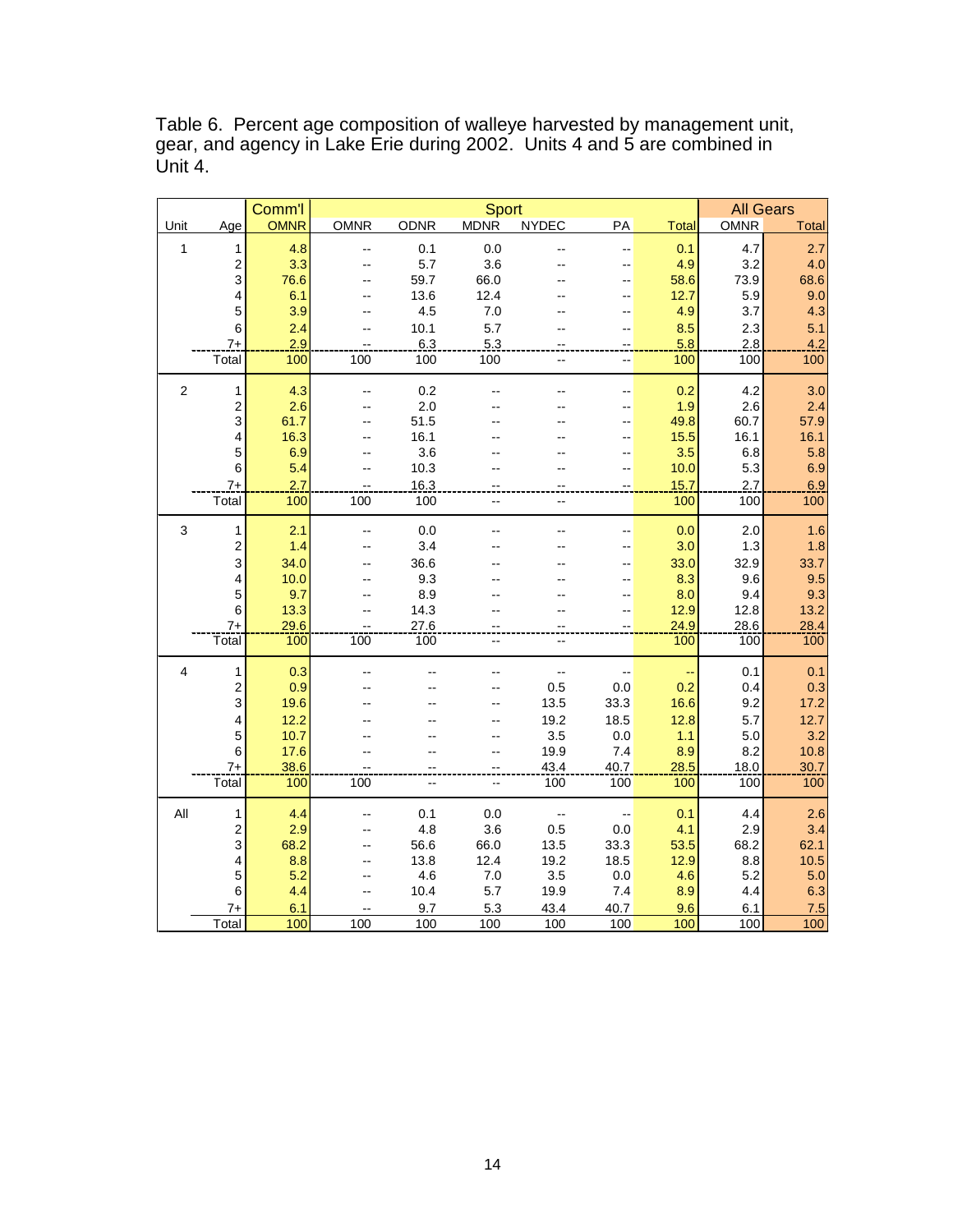|      |      |        |      |              |      |                          |       | <b>Sport Fishery</b>     |                                       |                          |                          |                          |       |                          |              |        | <b>Commercial Fishery</b> |                          |                          |              |
|------|------|--------|------|--------------|------|--------------------------|-------|--------------------------|---------------------------------------|--------------------------|--------------------------|--------------------------|-------|--------------------------|--------------|--------|---------------------------|--------------------------|--------------------------|--------------|
|      |      | Unit 1 |      |              |      | Unit 2                   |       |                          | Unit 3                                |                          |                          | <b>Unit 4 &amp; 5</b>    |       |                          |              | Unit 1 | Unit 2 Unit 3 Unit 4      |                          |                          |              |
| Year | OH   | MI     | ON   | <b>Total</b> | OH   | ON                       | Total | OH                       | ON                                    | <b>Total</b>             | ON                       | PA                       | NY.   | <b>Total</b>             | <b>Total</b> | ON     | ON                        | ON                       | ON                       | <b>Total</b> |
|      |      |        |      |              |      |                          |       |                          |                                       |                          |                          |                          |       |                          |              |        |                           |                          |                          |              |
| 75   | 2.53 | 2.53   | 3.26 | 2.59         | 1.53 | $\overline{\phantom{a}}$ | 1.53  | $\overline{\phantom{a}}$ | $-$                                   | $\overline{\phantom{a}}$ | $- -$                    |                          |       | $\sim$                   | 2.48         |        |                           | $-$                      | --                       | ÷            |
| 76   | 2.49 | 2.49   | 2.35 | 2.48         | 2.05 | $\overline{\phantom{a}}$ | 2.05  | $\overline{\phantom{m}}$ | $\overline{\phantom{a}}$              | --                       |                          | --                       | --    | $\sim$                   | 2.46         | 1.51   | 1.51                      | $\overline{\phantom{a}}$ | $\overline{\phantom{a}}$ | 1.51         |
| 77   | 3.29 | 3.29   | 2.64 | 3.27         | 2.44 | $\overline{\phantom{a}}$ | 2.44  | $\overline{\phantom{a}}$ | $\qquad \qquad -$                     | $\sim$                   |                          | --                       | --    | $\sim$                   | 3.26         | 2.74   | 2.74                      |                          | $\overline{\phantom{a}}$ | 2.74         |
| 78   | 3.50 | 3.62   | 3.07 | 3.48         | 3.33 | $\overline{\phantom{a}}$ | 3.33  | $-$                      |                                       | $\sim$                   |                          |                          |       | $\overline{\phantom{a}}$ | 3.48         | 2.69   | 2.69                      |                          | $\overline{\phantom{a}}$ | 2.69         |
| 79   | 2.71 | 2.71   | 2.67 | 2.71         | 2.29 | $\overline{\phantom{a}}$ | 2.29  | $\overline{\phantom{m}}$ |                                       | $\overline{\phantom{a}}$ |                          |                          | --    | $\overline{\phantom{a}}$ | 2.70         | 2.83   | 2.83                      |                          | $\overline{\phantom{a}}$ | 2.83         |
| 80   | 3.00 | 3.00   | 2.84 | 3.00         | 2.92 | $\overline{\phantom{a}}$ | 2.92  | 2.65                     | $\overline{\phantom{m}}$              | 2.65                     |                          | --                       | --    | $\overline{\phantom{a}}$ | 2.99         | 2.96   | 2.96                      |                          | $\overline{\phantom{a}}$ | 2.96         |
| 81   | 3.61 | 2.97   | 3.47 | 3.59         | 2.62 | $\overline{\phantom{a}}$ | 2.62  | 2.72                     | $\hspace{0.05cm}$ – $\hspace{0.05cm}$ | 2.72                     |                          | --                       | --    | $\sim$                   | 3.56         | 3      | 3.00                      | 2.99                     |                          | 3.00         |
| 82   | 3.25 | 3.25   | 2.76 | 3.24         | 2.58 | $\overline{\phantom{a}}$ | 2.58  | 2.51                     | $\overline{\phantom{a}}$              | 2.51                     |                          | --                       | --    | $\overline{\phantom{m}}$ | 3.23         | 2.81   | 2.81                      | 2.81                     | $\overline{\phantom{a}}$ | 2.81         |
| 83   | 3.03 | 3.03   | 3.17 | 3.03         | 2.25 | $\overline{\phantom{a}}$ | 2.25  | 2.07                     | $\hspace{0.05cm}$ – $\hspace{0.05cm}$ | 2.07                     |                          | --                       | --    | $\overline{\phantom{a}}$ | 2.94         | 3.47   | 3.47                      | 3.47                     | --                       | 3.47         |
| 84   | 2.64 | 2.64   | 2.90 | 2.64         | 2.61 | $\overline{\phantom{m}}$ | 2.61  | 2.68                     | $\overline{\phantom{m}}$              | 2.68                     | $\overline{\phantom{a}}$ | --                       | --    | $\sim$                   | 2.64         | 2.89   | 2.89                      | 2.89                     | --                       | 2.89         |
| 85   | 3.36 | 3.36   | 3.17 | 3.36         | 3.24 | $\overline{\phantom{a}}$ | 3.24  | 3.58                     | $\overline{\phantom{m}}$              | 3.58                     | $-$                      | $- -$                    | $- -$ | $\sim$                   | 3.35         | 3.04   | 3.04                      | 3.04                     | --                       | 3.04         |
| 86   | 3.73 | 3.61   | 3.54 | 3.71         | 3.69 | $\overline{\phantom{a}}$ | 3.69  | 4.08                     | $\overline{\phantom{m}}$              | 4.08                     | $-$                      | --                       | $-$   | $\sim$                   | 3.72         | 3.61   | 3.70                      | 4.22                     | --                       | 3.71         |
| 87   | 3.83 | 3.32   | 3.78 | 3.73         | 3.68 | $\overline{\phantom{a}}$ | 3.68  | 4.10                     | $\overline{\phantom{a}}$              | 4.10                     | $- -$                    | --                       | --    | $\sim$                   | 3.73         | 3.71   | 3.47                      | 3.40                     | $\overline{\phantom{a}}$ | 3.61         |
| 88   | 3.97 | 3.43   | 4.58 | 3.78         | 3.81 | $\overline{\phantom{a}}$ | 3.81  | 5.37                     | $\overline{\phantom{a}}$              | 5.37                     | $-$                      | $- -$                    | 4.87  | 4.87                     | 3.93         | 3.27   | 3.15                      | 3.89                     | $\overline{\phantom{a}}$ | 3.32         |
| 89   | 4.48 | 3.75   | 4.29 | 4.28         | 4.65 | 4.29                     | 4.64  | 5.13                     | 4.29                                  | 5.00                     |                          |                          | 5.59  | 5.59                     | 4.44         | 3.49   | 3.51                      | 4.22                     | $\overline{\phantom{a}}$ | 3.60         |
| 90   | 4.44 | 4.64   | 5.00 | 4.52         | 5.31 | 5.41                     | 5.31  | 6.41                     | 5.41                                  | 6.36                     | $- -$                    |                          | 5.70  | 5.70                     | 4.90         | 3.91   | 3.90                      | 4.60                     | $\overline{\phantom{a}}$ | 3.99         |
| 91   | 4.91 | 5.29   | 5.01 | 4.95         | 6.22 | 6.03                     | 6.20  | 6.70                     | 5.91                                  | 6.58                     | $\overline{\phantom{a}}$ |                          | 6.36  | 6.36                     | 5.41         | 4.21   | 4.63                      | 5.14                     | --                       | 4.41         |
| 92   | 4.60 | 3.49   | 3.45 | 4.43         | 4.89 | 6.72                     | 5.15  | 5.67                     | 6.42                                  | 5.73                     |                          | --                       | 6.35  | 6.35                     | 4.71         | 4.03   | 4.23                      | 5.49                     | $\overline{\phantom{a}}$ | 4.27         |
| 93   | 4.60 | 4.41   | 4.09 | 4.57         | 5.79 | 6.45                     | 5.83  | 5.98                     | 6.17                                  | 5.99                     | $\overline{\phantom{a}}$ |                          | 6.15  | 6.15                     | 4.96         | 3.64   | 4.38                      | 5.21                     | $\overline{\phantom{a}}$ | 4.00         |
| 94   | 4.53 | 4.19   | 5.84 | 4.49         | 5.38 | 6.41                     | 5.45  | 6.22                     | 6.85                                  | 6.28                     | $- -$                    |                          | 6.49  | 6.49                     | 4.93         | 3.65   | 4.36                      | 5.60                     | $\overline{\phantom{a}}$ | 4.03         |
| 95   | 4.04 | 3.55   | 4.74 | 4.02         | 6.07 | 7.29                     | 6.12  | 6.08                     | 7.17                                  | 6.33                     | $-$                      |                          | 6.80  | 6.80                     | 4.48         | 3.38   | 4.63                      | 5.92                     |                          | 3.94         |
| 96   | 3.98 | 3.46   | 4.31 | 3.93         | 4.22 | 7.22                     | 4.26  | 6.06                     | 7.57                                  | 6.22                     | $\overline{\phantom{m}}$ |                          | 6.47  | 6.47                     | 4.35         | 3.57   | 3.36                      | 5.21                     | --                       | 3.73         |
| 97   | 4.21 | 3.99   | 4.21 | 4.18         | 5.30 | 5.30                     | 5.30  | 6.27                     | 6.27                                  | 6.22                     | $-$                      |                          | 6.25  | 6.25                     | 4.67         | 3.87   | 3.68                      | 4.83                     | $\overline{\phantom{a}}$ | 3.96         |
| 98   | 3.74 | 3.13   | 3.15 | 3.69         | 4.66 | 8.09                     | 4.74  | 4.64                     | 7.81                                  | 4.69                     | 9.55                     | $-$                      | 10.13 | 9.92                     | 4.32         | 3.26   | 4.00                      | 5.26                     | 7.00                     | 3.72         |
| 99   | 3.72 | 3.16   | 3.43 | 3.63         | 5.35 | 9.17                     | 5.48  | 5.95                     | 10.00                                 | 6.18                     | 8.15                     | $\overline{\phantom{a}}$ | 10.29 | 9.32                     | 4.55         | 3.41   | 4.29                      | 5.28                     | 6.76                     | 3.81         |
| 00   | 3.94 | 3.27   | 3.43 | 3.75         | 4.12 | 9.17                     | 4.27  | 6.36                     | 10.00                                 | 6.53                     | 8.15                     | $- -$                    | 9.75  | 9.11                     | 4.51         | 3.69   | 4.67                      | 5.65                     | 6.46                     | 4.11         |
| 01   | 3.66 | 3.02   | 3.43 | 3.56         | 4.09 | 9.17                     | 4.23  | 6.14                     | 10.00                                 | 6.52                     | 8.15                     | 7.70                     | 9.09  | 8.04                     | 4.02         | 3.19   | 3.77                      | 5.52                     | 6.00                     | 3.57         |
| 02   | 3.80 | 3.83   | 3.43 | 3.79         | 4.57 | 9.17                     | 4.73  | 5.46                     | 10.00                                 | 5.91                     | 8.15                     | 6.59                     | 8.05  | 7.54                     | 4.26         | 3.22   | 3.50                      | 5.37                     | 5.80                     | 3.54         |
|      |      |        |      |              |      |                          |       |                          |                                       |                          |                          |                          |       |                          |              |        |                           |                          |                          |              |
| Mean | 3.70 | 3.44   | 3.64 | 3.66         | 3.92 | 7.14                     | 3.96  | 4.91                     | 7.42                                  | 4.97                     | 8.43                     | 7.15                     | 7.22  | 7.00                     | 3.88         | 3.30   | 3.53                      | 4.51                     | 6.56                     | 3.45         |

Table 7. Annual mean age (years) of Lake Erie walleye by gear, management unit, and agency.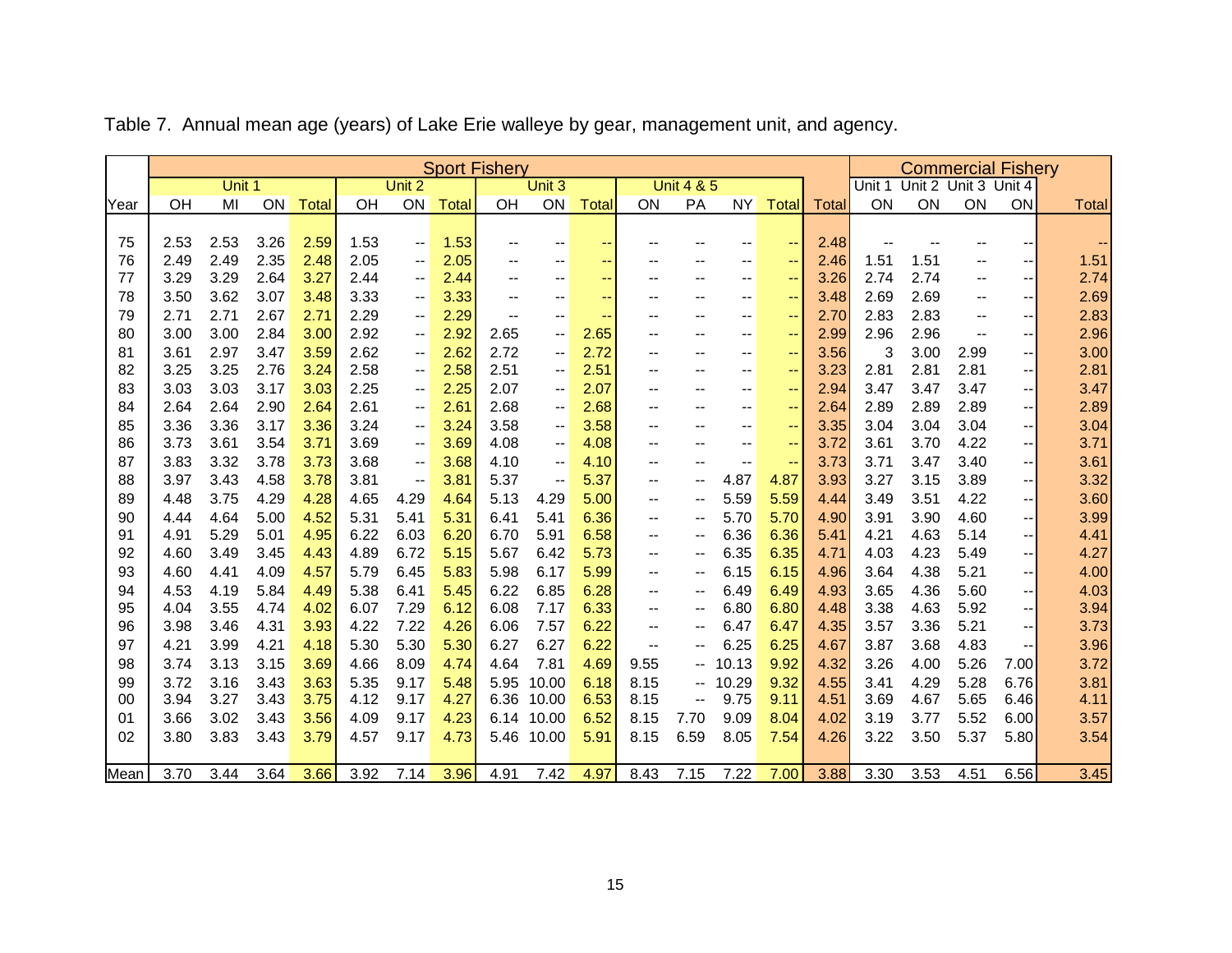|      |                |            | Age        |            |                 |           |              |       |       |
|------|----------------|------------|------------|------------|-----------------|-----------|--------------|-------|-------|
| Year | $\overline{2}$ | 3          | 4          | 5          | $6\overline{6}$ | $7+$      | <b>Total</b> | S.    | U     |
| 1978 | 2,734,500      | 10,185,200 | 781,515    | 32,617     | 335,234         | 3,745     | 14,072,811   | 0.530 | 0.233 |
| 1979 | 18,154,400     | 1,790,060  | 5,233,280  | 393,343    | 16,417          | 170,611   | 25,758,111   | 0.267 | 0.558 |
| 1980 | 21,946,100     | 9,328,580  | 398,402    | 1,129,380  | 84,887          | 40,362    | 32,927,711   | 0.555 | 0.204 |
| 1981 | 11,159,900     | 14,584,300 | 5,086,110  | 210,879    | 597,796         | 66,296    | 31,705,281   | 0.302 | 0.513 |
| 1982 | 17,435,900     | 6,003,890  | 3,829,730  | 1,286,090  | 53,324          | 167,924   | 28,776,858   | 0.453 | 0.326 |
| 1983 | 8,847,450      | 10,821,000 | 2,594,140  | 1,594,020  | 535,300         | 92,088    | 24,483,998   | 0.323 | 0.487 |
| 1984 | 49,931,100     | 4,875,770  | 3,150,380  | 709,147    | 435,751         | 171,506   | 59,273,654   | 0.542 | 0.218 |
| 1985 | 4,461,520      | 32,943,100 | 2,637,230  | 1,617,450  | 364,085         | 311,774   | 42,335,159   | 0.598 | 0.152 |
| 1986 | 19,037,400     | 3,040,090  | 19,580,900 | 1,523,800  | 934,565         | 390,513   | 44,507,268   | 0.577 | 0.177 |
| 1987 | 16,542,300     | 12,818,700 | 1,749,900  | 10,822,600 | 842,220         | 732,385   | 43,508,105   | 0.578 | 0.175 |
| 1988 | 49,691,700     | 11,149,500 | 7,344,360  | 972,877    | 6,016,960       | 875,423   | 76,050,820   | 0.571 | 0.184 |
| 1989 | 14,104,000     | 33,352,700 | 6,305,010  | 4,022,380  | 532,828         | 3,774,840 | 62,091,758   | 0.542 | 0.219 |
| 1990 | 10,391,900     | 9,302,910  | 17,741,700 | 3,249,880  | 2,073,310       | 2,220,360 | 44,980,060   | 0.552 | 0.207 |
| 1991 | 6,426,170      | 6,896,400  | 5,060,600  | 9,338,340  | 1,710,570       | 2,259,970 | 31,692,050   | 0.608 | 0.140 |
| 1992 | 13,162,900     | 4,402,850  | 4,205,300  | 2,974,390  | 5,488,650       | 2,333,700 | 32,567,790   | 0.577 | 0.177 |
| 1993 | 21,266,000     | 8,864,070  | 2,543,740  | 2,322,710  | 1,642,840       | 4,320,510 | 40,959,870   | 0.546 | 0.214 |
| 1994 | 3,852,110      | 14,061,900 | 4,876,250  | 1,312,370  | 1,198,330       | 3,076,620 | 28,377,580   | 0.546 | 0.214 |
| 1995 | 13,342,400     | 2,547,630  | 7,765,390  | 2,514,900  | 676,848         | 2,204,790 | 29,051,958   | 0.521 | 0.244 |
| 1996 | 15,094,200     | 8,688,870  | 1,351,190  | 3,779,090  | 1,223,900       | 1,402,370 | 31,539,620   | 0.481 | 0.292 |
| 1997 | 1,683,790      | 9,566,510  | 4,235,400  | 596,271    | 1,667,680       | 1,158,950 | 18,908,601   | 0.513 | 0.253 |
| 1998 | 16,175,000     | 1,090,830  | 4,998,280  | 2,022,120  | 284,679         | 1,349,530 | 25,920,439   | 0.491 | 0.281 |
| 1999 | 8,070,080      | 10,320,900 | 545,894    | 2,256,270  | 912,802         | 737,694   | 22,843,640   | 0.492 | 0.279 |
| 2000 | 6,823,710      | 5,153,580  | 5,167,710  | 247,313    | 1,022,180       | 747,743   | 19,162,236   | 0.497 | 0.273 |
| 2001 | 23,090,100     | 4,371,850  | 2,593,310  | 2,372,610  | 113,547         | 812,612   | 33,354,029   | 0.525 | 0.239 |
| 2002 | 2,950,200      | 15,071,600 | 2,281,280  | 1,281,930  | 1,172,830       | 457,820   | 23,215,660   | 0.629 | 0.115 |

Table 8. Estimated abundance at age, mean survival (S) and mean exploitation (U) for Lake Erie walleye, 1978 – from the 2003 catch-at-age analysis model in ADMB, M=.32. WTG 2003.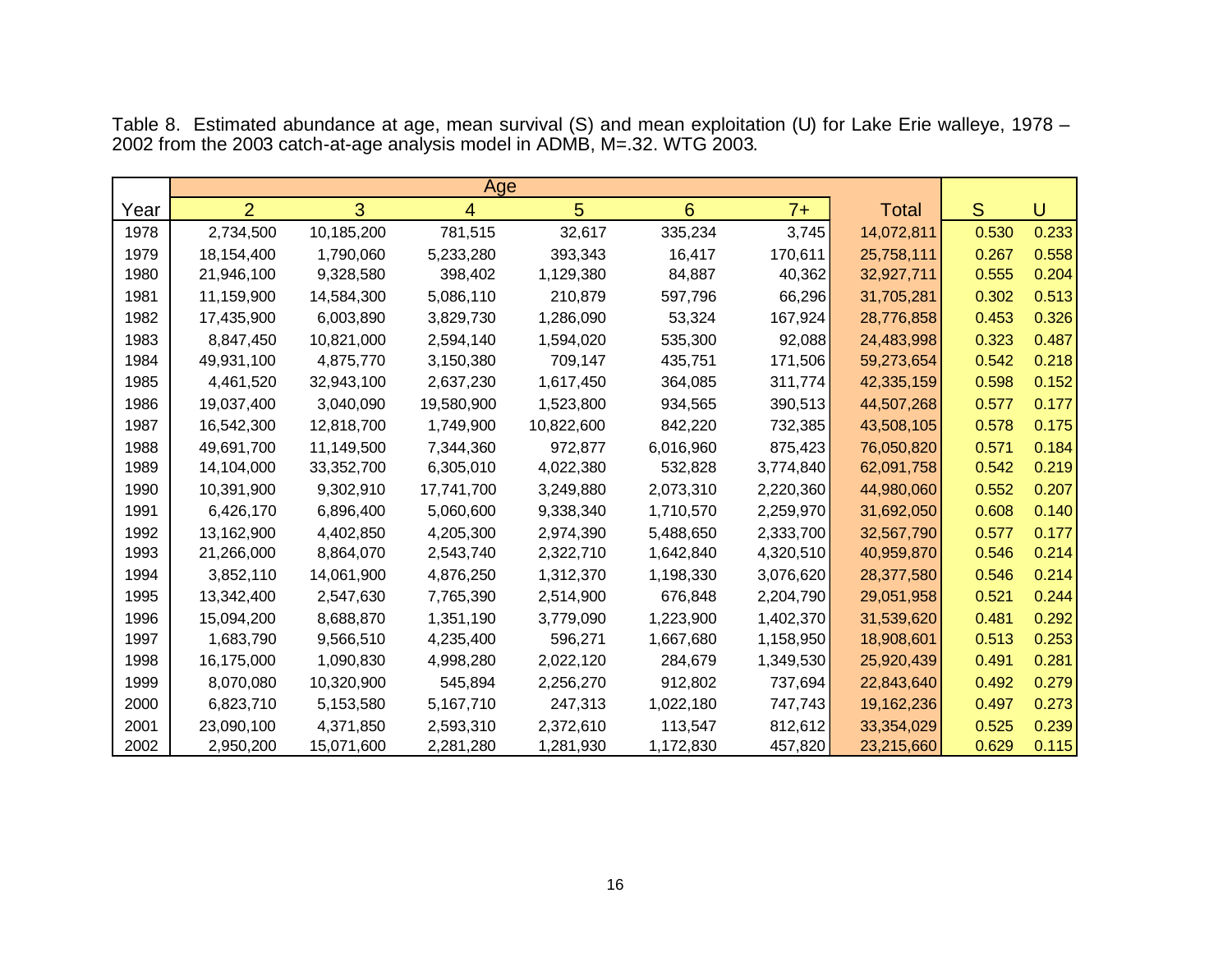Table 9. Data used to estimate the abundance of age 2 walleye by simple linear regression where Y=ADMB AGE2 and X=Pooled ONT-OH YOY Trawl. Values in bold are regression estimates and used for RAH projections 2003-2004, respectively. Regression statistics are given at the bottom of the page.

| Year of<br>Recruitment | Year  | Pooled ONT<br>and OH YOY | <b>LN Pooled</b><br>ONT and OH | <b>LN Estimated</b><br>Age 2 walleye | <b>Estimated Age</b><br>2 walleye |
|------------------------|-------|--------------------------|--------------------------------|--------------------------------------|-----------------------------------|
| to fisheries           | Class | <b>Trawl Catch</b>       | <b>YOY Trawl</b>               | (millions)                           | (millions)                        |
| 1989                   | 1987  | 9.1473                   | 2.21346                        | 2.646458                             | 14.104000                         |
| 1990                   | 1988  | 19.3721                  | 2.96383                        | 2.341027                             | 10.391900                         |
| 1991                   | 1989  | 5.6000                   | 1.72277                        | 1.860379                             | 6.426170                          |
| 1992                   | 1990  | 47.0270                  | 3.85072                        | 2.577402                             | 13.162900                         |
| 1993                   | 1991  | 68.0220                  | 4.21983                        | 3.057110                             | 21.266000                         |
| 1994                   | 1992  | 4.6400                   | 1.53471                        | 1.348621                             | 3.852110                          |
| 1995                   | 1993  | 97.7813                  | 4.58273                        | 2.590947                             | 13.342400                         |
| 1996                   | 1994  | 62.1538                  | 4.12961                        | 2.714311                             | 15.094200                         |
| 1997                   | 1995  | 2.6667                   | 0.98083                        | 0.521047                             | 1.683790                          |
| 1998                   | 1996  | 93.1268                  | 4.53396                        | 2.783467                             | 16.175000                         |
| 1999                   | 1997  | 24.7500                  | 3.20883                        | 2.088163                             | 8.070080                          |
| 2000                   | 1998  | 13.6690                  | 2.61513                        | 1.920403                             | 6.823710                          |
| 2001                   | 1999  | 58.1364                  | 4.06279                        | 3.139404                             | 23.090100                         |
| 2002                   | 2000  | 3.1935                   | 1.16113                        | 1.081873                             | 2.950200                          |
| 2003                   | 2001  | 31.1642                  | 3.43927                        | 2.429927                             | 11.358054 <sup>1</sup>            |
| 2004                   | 2002  | 0.1739                   | $-1.7492$                      | $-0.297620$                          | $0.742585^2$                      |

<sup>1</sup>This regression estimate was used for 2003 age 2 projection (see Table 10a, 10b). <sup>2</sup>This regression estimate was used for 2004 age 2 projection (see Table 10a, 10b).

Note: The regression equation, with standard errors in parentheses, was,

 $Y = 0.5257(0.083) X + 0.6219(0.269)$ 

with n=14, F=39.9, p<0.0001 and an  $r^2$ =0.77. Both parameters were transformed by natural logarithm (LN) and were significant at p<0.04.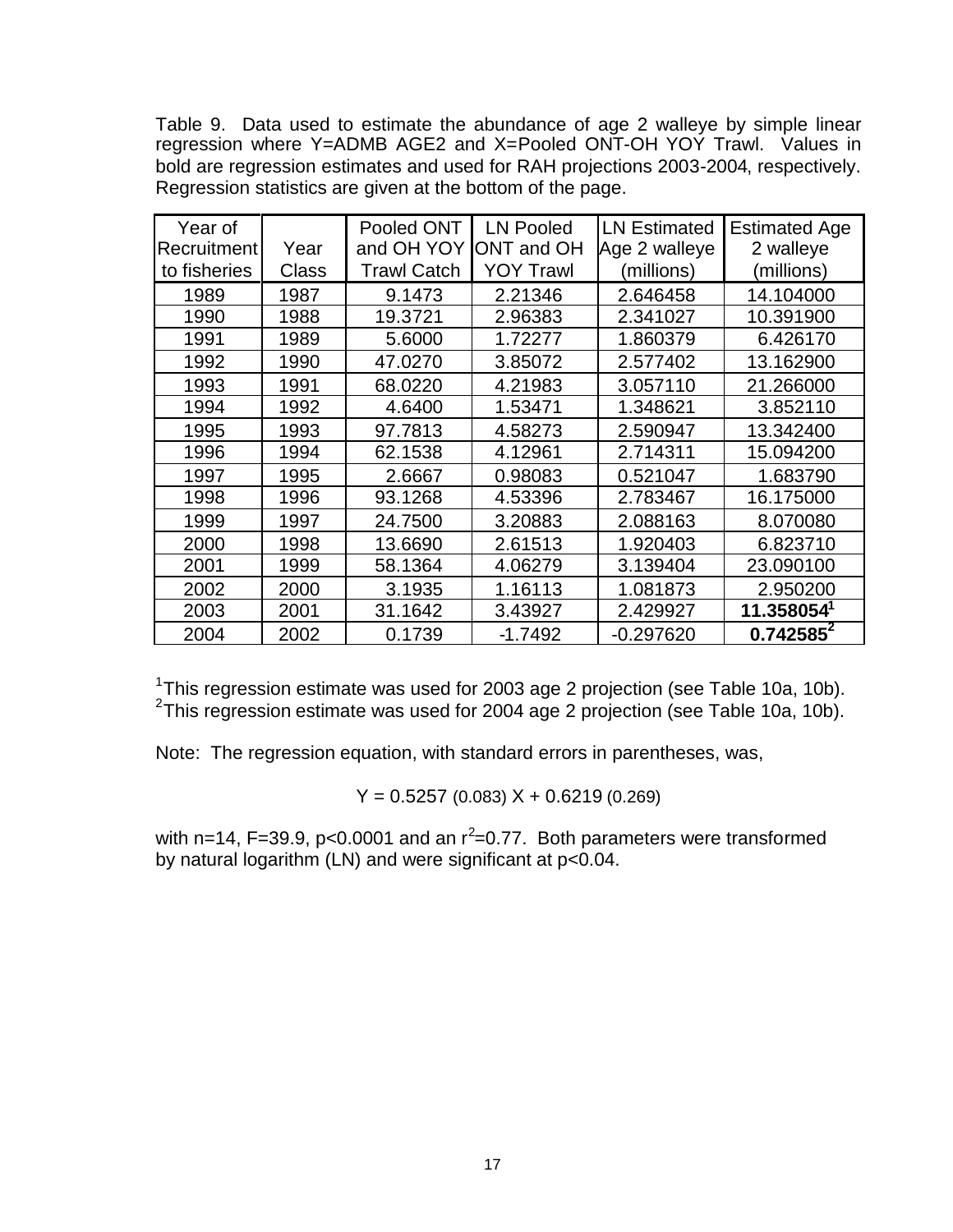Table 10a. Projection of Lake Erie walleye stock size estimates (M=.32) to 2003, 2004, and 2005 with expected harvest based on a constant fishing mortality from 2003 – 2005. Age-2 estimates for 2003 and 2004 from Ontario and Ohio pooled trawl data, 1987-2002 (x) and Age 2 from ADMB (y) regression. The projected harvest for 2003 is set at the 3.4 million fish CPMS ceiling value.

|                |        |                       |       |        | 2002 Parameters from ADMB catch-at-age analysis |       |                        |       |          |       |       |       |           |
|----------------|--------|-----------------------|-------|--------|-------------------------------------------------|-------|------------------------|-------|----------|-------|-------|-------|-----------|
|                |        |                       |       |        |                                                 |       |                        |       | Survival |       |       |       |           |
|                |        | Stock Size (millions) |       |        |                                                 |       | <b>Mortality Rates</b> |       | Rate     |       |       |       |           |
| Aae            | Mean   | <b>SE</b>             | Min   | Max    | (F)                                             | (Z)   | (A)                    | (u)   | (S)      | E(C)  | Hymin | Hymax | % of Harv |
|                |        |                       |       |        |                                                 |       |                        |       |          |       |       |       |           |
| $\overline{2}$ | 2.950  | 1.113                 | 0.724 | 5.176  | 0.047                                           | 0.367 | 0.307                  | 0.039 | 0.693    | 0.115 | 0.028 | 0.202 | 0.046     |
| 3              | 15.072 | 4.234                 | 6.603 | 23.541 | 0.141                                           | 0.461 | 0.369                  | 0.113 | 0.631    | 1.700 | 0.745 | 2.655 | 0.677     |
| 4              | 2.281  | 0.596                 | 1.089 | 3.474  | 0.169                                           | 0.489 | 0.387                  | 0.134 | 0.613    | 0.306 | 0.146 | 0.465 | 0.122     |
| 5              | 1.282  | 0.325                 | 0.632 | 1.932  | 0.169                                           | 0.489 | 0.387                  | 0.134 | 0.613    | 0.172 | 0.085 | 0.259 | 0.068     |
| 6              | 1.173  | 0.294                 | 0.585 | 1.761  | 0.169                                           | 0.489 | 0.387                  | 0.134 | 0.613    | 0.157 | 0.078 | 0.236 | 0.063     |
| $7+$           | 0.458  | 0.115                 | 0.227 | 0.689  | 0.169                                           | 0.489 | 0.387                  | 0.134 | 0.613    | 0.061 | 0.030 | 0.092 | 0.024     |
|                |        |                       |       |        |                                                 |       |                        |       |          |       |       |       |           |
| Total          | 23.216 |                       | 9.860 | 36.572 | 0.144                                           | 0.464 | 0.371                  | 0.115 | 0.629    | 2.510 | 1.112 | 3.909 |           |

|                |        |                       |        |        | PROJECTED 2003 PARAMETERS |       |                        |       |          |       |                       |       |           |
|----------------|--------|-----------------------|--------|--------|---------------------------|-------|------------------------|-------|----------|-------|-----------------------|-------|-----------|
|                |        |                       |        |        |                           |       |                        |       | Survival |       |                       |       |           |
|                |        | Stock Size (millions) |        |        |                           |       | <b>Mortality Rates</b> |       | Rate     |       | Expected 2003 Harvest |       |           |
| Age            | Mean   | <b>SE</b>             | Min    | Max    | (F)                       | (Z)   | (A)                    | (u)   | (S)      | E(C)  | Hymin                 | Hymax | % of Harv |
|                |        |                       |        |        |                           |       |                        |       |          |       |                       |       |           |
| $\overline{2}$ | 11.358 | 1.110                 | 9.138  | 13.578 | 0.069                     | 0.389 | 0.322                  | 0.057 | 0.678    | 0.648 | 0.522                 | 0.775 | 0.191     |
| 3              | 2.045  | 0.429                 | 1.186  | 2.903  | 0.208                     | 0.528 | 0.410                  | 0.162 | 0.590    | 0.330 | 0.192                 | 0.469 | 0.097     |
| 4              | 9.508  | 1.996                 | 5.516  | 13.499 | 0.250                     | 0.570 | 0.435                  | 0.191 | 0.565    | 1.814 | 1.052                 | 2.575 | 0.533     |
| 5              | 1.398  | 0.294                 | 0.811  | 1.986  | 0.250                     | 0.570 | 0.435                  | 0.191 | 0.565    | 0.267 | 0.155                 | 0.379 | 0.078     |
| 6              | 0.786  | 0.165                 | 0.456  | 1.116  | 0.250                     | 0.570 | 0.435                  | 0.191 | 0.565    | 0.150 | 0.087                 | 0.213 | 0.044     |
| $7+$           | 1.000  | 0.210                 | 0.580  | 1.419  | 0.250                     | 0.570 | 0.435                  | 0.191 | 0.565    | 0.191 | 0.111                 | 0.271 | 0.056     |
|                |        |                       |        |        |                           |       |                        |       |          |       |                       |       |           |
| Total          | 26.094 |                       | 17.689 | 34.500 | 0.213                     | 0.533 | 0.412                  | 0.164 | 0.588    | 3.400 | 2.118                 | 4.682 |           |

|       |        |                       |       |        | PROJECTED 2004 PARAMETERS |       |                        |       |          |       |       |       |           |
|-------|--------|-----------------------|-------|--------|---------------------------|-------|------------------------|-------|----------|-------|-------|-------|-----------|
|       |        |                       |       |        |                           |       |                        |       | Survival |       |       |       |           |
|       |        | Stock Size (millions) |       |        |                           |       | <b>Mortality Rates</b> |       | Rate     |       |       |       |           |
| Aae   | Mean   | <b>SE</b>             | Min   | Max    | (F                        | (Z)   | (A)                    | (u)   | (S)      | E(C)  | Hymin | Hymax | % of Harv |
|       |        |                       |       |        |                           |       |                        |       |          |       |       |       |           |
| 2     | 0.743  | 1.201                 | 0.000 | 3.144  | 0.069                     | 0.389 | 0.322                  | 0.057 | 0.678    | 0.042 | 0.000 | 0.179 | 0.015     |
| 3     | 7.699  | 1.616                 | 4.467 | 10.930 | 0.208                     | 0.528 | 0.410                  | 0.162 | 0.590    | 1.244 | 0.722 | 1.766 | 0.431     |
| 4     | 1.206  | 0.253                 | 0.700 | 1.712  | 0.250                     | 0.570 | 0.435                  | 0.191 | 0.565    | 0.230 | 0.133 | 0.327 | 0.080     |
| 5     | 5.375  | 1.128                 | 3.119 | 7.632  | 0.250                     | 0.570 | 0.435                  | 0.191 | 0.565    | 1.025 | 0.595 | 1.456 | 0.355     |
| 6     | 0.791  | 0.166                 | 0.459 | 1.122  | 0.250                     | 0.570 | 0.435                  | 0.191 | 0.565    | 0.151 | 0.088 | 0.214 | 0.052     |
| $7+$  | 1.009  | 0.212                 | 0.586 | 1.433  | 0.250                     | 0.570 | 0.435                  | 0.191 | 0.565    | 0.193 | 0.112 | 0.273 | 0.067     |
|       |        |                       |       |        |                           |       |                        |       |          |       |       |       |           |
| Total | 16.822 |                       | 7.671 | 25.974 | 0.213                     | 0.533 | 0.412                  | 0.164 | 0.588    | 2.885 | .555  | 4.216 |           |

|                |        |                       |       |        | PROJECTED 2005 PARAMETERS* |       |                        |       |          |       |       |       |           |
|----------------|--------|-----------------------|-------|--------|----------------------------|-------|------------------------|-------|----------|-------|-------|-------|-----------|
|                |        |                       |       |        |                            |       |                        |       | Survival |       |       |       |           |
|                |        | Stock Size (millions) |       |        |                            |       | <b>Mortality Rates</b> |       | Rate     |       |       |       |           |
| Age            | Mean   | <b>SE</b>             | Min   | Max    | (F                         | Z)    | (A)                    | (u)   | (S)      | E(C)  | Hymin | Hymax | % of Harv |
|                |        |                       |       |        |                            |       |                        |       |          |       |       |       |           |
| $\overline{2}$ | 5.500  | 1.154                 | 3.191 | 7.809  | 0.069                      | 0.389 | 0.322                  | 0.057 | 0.678    | 0.314 | 0.182 | 0.446 | 0.145     |
| 3              | 0.503  | 0.106                 | 0.292 | 0.715  | 0.208                      | 0.528 | 0.410                  | 0.162 | 0.590    | 0.081 | 0.047 | 0.115 | 0.038     |
| 4              | 4.541  | 0.953                 | 2.634 | 6.447  | 0.250                      | 0.570 | 0.435                  | 0.191 | 0.565    | 0.866 | 0.503 | 1.230 | 0.400     |
| 5              | 0.682  | 0.143                 | 0.396 | 0.968  | 0.250                      | 0.570 | 0.435                  | 0.191 | 0.565    | 0.130 | 0.075 | 0.185 | 0.060     |
| 6              | 3.039  | 0.638                 | 1.763 | 4.315  | 0.250                      | 0.570 | 0.435                  | 0.191 | 0.565    | 0.580 | 0.336 | 0.823 | 0.268     |
| $7+$           | 1.018  | 0.214                 | 0.590 | 1.445  | 0.250                      | 0.570 | 0.435                  | 0.191 | 0.565    | 0.194 | 0.113 | 0.276 | 0.090     |
|                |        |                       |       |        |                            |       |                        |       |          |       |       |       |           |
| Total          | 15.282 |                       | 8.867 | 21.698 | 0.213                      | 0.533 | 0.412                  | 0.164 | 0.588    | 2.165 | 1.256 | 3.074 |           |

|       |        |                       |        |        | PROJECTED 2005 PARAMETERS** |       |                        |       |          |       |       |       |           |
|-------|--------|-----------------------|--------|--------|-----------------------------|-------|------------------------|-------|----------|-------|-------|-------|-----------|
|       |        |                       |        |        |                             |       |                        |       | Survival |       |       |       |           |
|       |        | Stock Size (millions) |        |        |                             |       | <b>Mortality Rates</b> |       | Rate     |       |       |       |           |
| Age   | Mean   | <b>SE</b>             | Min    | Max    | (F                          | (Z)   | (A)                    | (u)   | (S)      | E(C)  | Hymin | Hymax | % of Harv |
|       |        |                       |        |        |                             |       |                        |       |          |       |       |       |           |
| 2     | 16.500 | 3.463                 | 9.573  | 23.427 | 0.069                       | 0.389 | 0.322                  | 0.057 | 0.678    | 0.942 | 0.546 | 1.337 | 0.337     |
| 3     | 0.503  | 0.106                 | 0.292  | 0.715  | 0.208                       | 0.528 | 0.410                  | 0.162 | 0.590    | 0.081 | 0.047 | 0.115 | 0.029     |
| 4     | 4.541  | 0.953                 | 2.634  | 6.447  | 0.250                       | 0.570 | 0.435                  | 0.191 | 0.565    | 0.866 | 0.503 | 1.230 | 0.310     |
| 5     | 0.682  | 0.143                 | 0.396  | 0.968  | 0.250                       | 0.570 | 0.435                  | 0.191 | 0.565    | 0.130 | 0.075 | 0.185 | 0.047     |
| 6     | 3.039  | 0.638                 | 1.763  | 4.315  | 0.250                       | 0.570 | 0.435                  | 0.191 | 0.565    | 0.580 | 0.336 | 0.823 | 0.208     |
| $7+$  | 1.018  | 0.214                 | 0.590  | 1.445  | 0.250                       | 0.570 | 0.435                  | 0.191 | 0.565    | 0.194 | 0.113 | 0.276 | 0.069     |
|       |        |                       |        |        |                             |       |                        |       |          |       |       |       |           |
| Total | 26.282 |                       | 15.249 | 37.315 | 0.213                       | 0.533 | 0.412                  | 0.164 | 0.588    | 2.793 | 1.621 | 3.966 |           |

\*<br>Projected 2005 parameters if 2005 recruitment is 50% of average recruitment since 1990.

\*\*<br>Projected 2005 parameters if 2005 recruitment is 150% of average recruitment since 1990.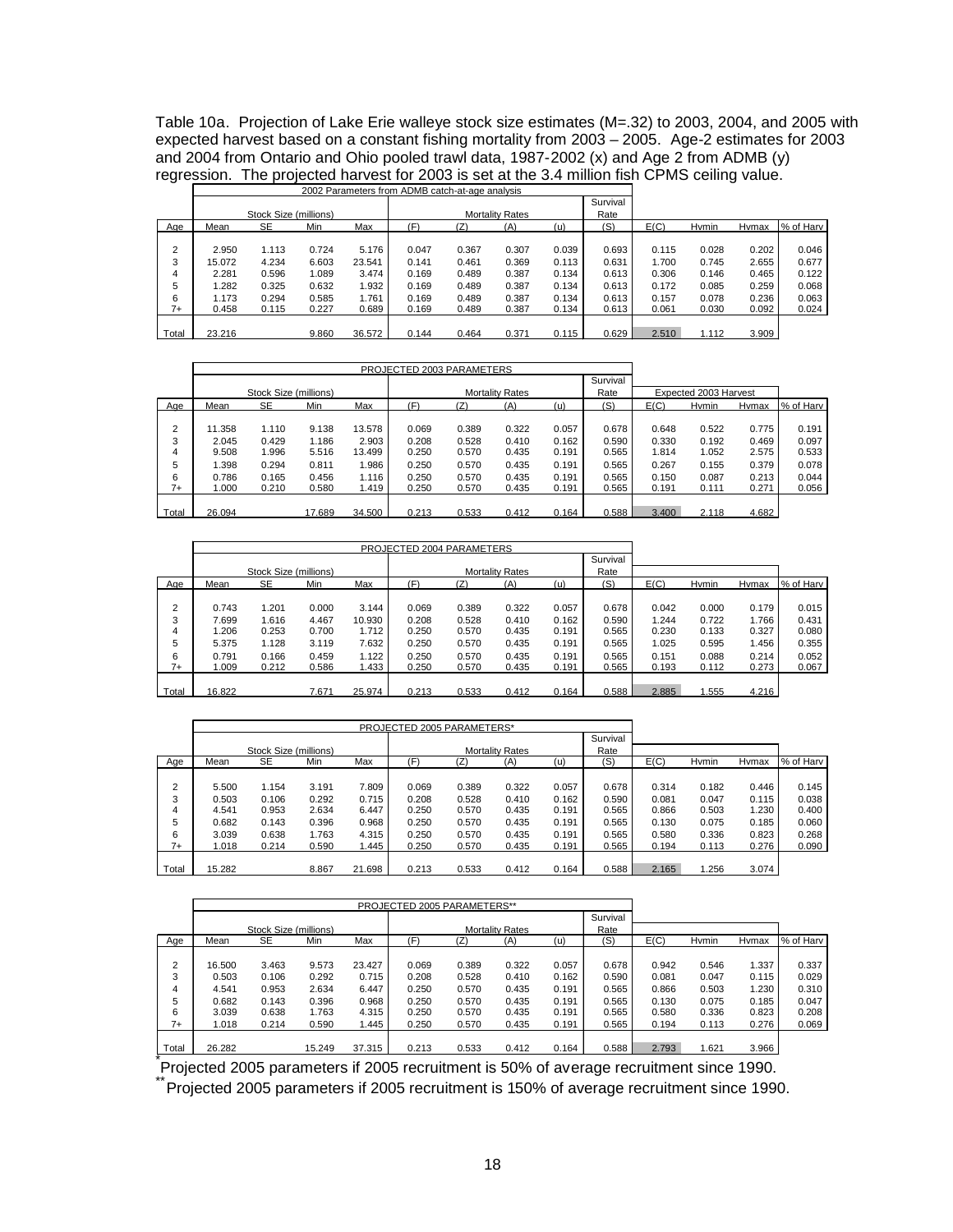Table 10b. Projection of Lake Erie walleye stock size estimates (M=.32) to 2003, 2004, and 2005 with expected harvest based on a constant fishing mortality from 2003 – 2005. Age-2 estimates for 2003 and 2004 from Ontario and Ohio pooled trawl data, 1987-2002 (x) and Age 2 from ADMB (y) regression. The projected harvest for 2003 was calculated to achieve a 2004 population of 19 million fish (year 2000 population level).

|                |        |                       |       |        | 2002 Parameters from ADMB catch-at-age analysis |       |                        |       |          |       |              |       |           |
|----------------|--------|-----------------------|-------|--------|-------------------------------------------------|-------|------------------------|-------|----------|-------|--------------|-------|-----------|
|                |        |                       |       |        |                                                 |       |                        |       | Survival |       |              |       |           |
|                |        | Stock Size (millions) |       |        |                                                 |       | <b>Mortality Rates</b> |       | Rate     |       |              |       |           |
| Age            | Mean   | <b>SE</b>             | Min   | Max    | (F)                                             |       | (A)                    | (u)   | (S)      | E(C)  | <b>Hymin</b> | Hymax | % of Harv |
|                |        |                       |       |        |                                                 |       |                        |       |          |       |              |       |           |
| $\overline{2}$ | 2.950  | 1.113                 | 0.724 | 5.176  | 0.047                                           | 0.367 | 0.307                  | 0.039 | 0.693    | 0.115 | 0.028        | 0.202 | 0.046     |
| 3              | 15.072 | 4.234                 | 6.603 | 23.541 | 0.141                                           | 0.461 | 0.369                  | 0.113 | 0.631    | 1.700 | 0.745        | 2.655 | 0.677     |
| 4              | 2.281  | 0.596                 | 1.089 | 3.474  | 0.169                                           | 0.489 | 0.387                  | 0.134 | 0.613    | 0.306 | 0.146        | 0.465 | 0.122     |
| 5              | 1.282  | 0.325                 | 0.632 | 1.932  | 0.169                                           | 0.489 | 0.387                  | 0.134 | 0.613    | 0.172 | 0.085        | 0.259 | 0.068     |
| 6              | 1.173  | 0.294                 | 0.585 | 1.761  | 0.169                                           | 0.489 | 0.387                  | 0.134 | 0.613    | 0.157 | 0.078        | 0.236 | 0.063     |
| $7+$           | 0.458  | 0.115                 | 0.227 | 0.689  | 0.169                                           | 0.489 | 0.387                  | 0.134 | 0.613    | 0.061 | 0.030        | 0.092 | 0.024     |
|                |        |                       |       |        |                                                 |       |                        |       |          |       |              |       |           |
| Total          | 23.216 |                       | 9.860 | 36.572 | 0.144                                           | 0.464 | 0.371                  | 0.115 | 0.629    | 2.510 | 1.112        | 3.909 |           |

|                |        |                       |        |        | PROJECTED 2003 PARAMETERS      |       |       |       |          |                       |       |       |           |
|----------------|--------|-----------------------|--------|--------|--------------------------------|-------|-------|-------|----------|-----------------------|-------|-------|-----------|
|                |        |                       |        |        |                                |       |       |       | Survival |                       |       |       |           |
|                |        | Stock Size (millions) |        |        | Rate<br><b>Mortality Rates</b> |       |       |       |          | Expected 2003 Harvest |       |       |           |
| Age            | Mean   | <b>SE</b>             | Min    | Max    | (F                             | וZ    | (A)   | (u)   | (S)      | E(C)                  | Hymin | Hymax | % of Harv |
|                |        |                       |        |        |                                |       |       |       |          |                       |       |       |           |
| $\overline{2}$ | 11.358 | 1.110                 | 9.138  | 13.578 | 0.015                          | 0.335 | 0.285 | 0.013 | 0.715    | 0.148                 | 0.119 | 0.177 | 0.181     |
| 3              | 2.045  | 0.429                 | 1.186  | 2.903  | 0.046                          | 0.366 | 0.307 | 0.039 | 0.693    | 0.079                 | 0.046 | 0.112 | 0.097     |
| 4              | 9.508  | 1.996                 | 5.516  | 13.499 | 0.056                          | 0.376 | 0.313 | 0.046 | 0.687    | 0.441                 | 0.256 | 0.626 | 0.541     |
| 5              | .398   | 0.294                 | 0.811  | 1.986  | 0.056                          | 0.376 | 0.313 | 0.046 | 0.687    | 0.065                 | 0.038 | 0.092 | 0.080     |
| 6              | 0.786  | 0.165                 | 0.456  | 1.116  | 0.056                          | 0.376 | 0.313 | 0.046 | 0.687    | 0.036                 | 0.021 | 0.052 | 0.045     |
| $7+$           | .000   | 0.210                 | 0.580  | 1.419  | 0.056                          | 0.376 | 0.313 | 0.046 | 0.687    | 0.046                 | 0.027 | 0.066 | 0.057     |
|                |        |                       |        |        |                                |       |       |       |          |                       |       |       |           |
| Total          | 26.094 |                       | 17.689 | 34.500 | 0.047                          | 0.367 | 0.307 | 0.040 | 0.693    | 0.815                 | 0.506 | 1.125 |           |

|                |        |                       |       |        | PROJECTED 2004 PARAMETERS |       |                        |       |          |       |       |       |           |
|----------------|--------|-----------------------|-------|--------|---------------------------|-------|------------------------|-------|----------|-------|-------|-------|-----------|
|                |        |                       |       |        |                           |       |                        |       | Survival |       |       |       |           |
|                |        | Stock Size (millions) |       |        |                           |       | <b>Mortality Rates</b> |       | Rate     |       |       |       |           |
| Age            | Mean   | <b>SE</b>             | Min   | Max    | (F                        | Z١    | (A)                    | (u)   | (S)      | E(C)  | Hymin | Hymax | % of Harv |
|                |        |                       |       |        |                           |       |                        |       |          |       |       |       |           |
| $\overline{2}$ | 0.743  | 1.201                 | 0.000 | 3.144  | 0.015                     | 0.335 | 0.285                  | 0.013 | 0.715    | 0.010 | 0.000 | 0.041 | 0.012     |
| 3              | 8.122  | 1.705                 | 4.713 | 11.532 | 0.046                     | 0.366 | 0.307                  | 0.039 | 0.693    | 0.314 | 0.182 | 0.446 | 0.396     |
| 4              | 1.418  | 0.298                 | 0.823 | 2.013  | 0.056                     | 0.376 | 0.313                  | 0.046 | 0.687    | 0.066 | 0.038 | 0.093 | 0.083     |
| 5              | 6.531  | 1.371                 | 3.789 | 9.272  | 0.056                     | 0.376 | 0.313                  | 0.046 | 0.687    | 0.303 | 0.176 | 0.430 | 0.381     |
| 6              | 0.961  | 0.202                 | 0.557 | 1.364  | 0.056                     | 0.376 | 0.313                  | 0.046 | 0.687    | 0.045 | 0.026 | 0.063 | 0.056     |
| $7+$           | 1.226  | 0.257                 | 0.712 | 1.741  | 0.056                     | 0.376 | 0.313                  | 0.046 | 0.687    | 0.057 | 0.033 | 0.081 | 0.072     |
|                |        |                       |       |        |                           |       |                        |       |          |       |       |       |           |
| Total          | 19.000 |                       | 8.934 | 29.066 | 0.047                     | 0.367 | 0.307                  | 0.040 | 0.693    | 0.794 | 0.433 | 1.154 |           |

|                     |                |                       |                |                | PROJECTED 2005 PARAMETERS* |                |                        |                |                  |                |                |                |                |
|---------------------|----------------|-----------------------|----------------|----------------|----------------------------|----------------|------------------------|----------------|------------------|----------------|----------------|----------------|----------------|
|                     |                | Stock Size (millions) |                |                |                            |                | <b>Mortality Rates</b> |                | Survival<br>Rate |                |                |                |                |
| Age                 | Mean           | <b>SE</b>             | Min            | Max            | (F                         | (Z             | (A)                    | (u)            | (S)              | E(C)           | Hymin          | Hymax          | % of Harv      |
| $\overline{2}$<br>3 | 5.500<br>0.531 | 1.154<br>0.111        | 3.191<br>0.308 | 7.809<br>0.754 | 0.015<br>0.046             | 0.335<br>0.366 | 0.285<br>0.307         | 0.013<br>0.039 | 0.715<br>0.693   | 0.072<br>0.021 | 0.042<br>0.012 | 0.102<br>0.029 | 0.106<br>0.030 |
| 4<br>5              | 5.632<br>0.974 | 1.182<br>0.204        | 3.268<br>0.565 | 7.996<br>1.383 | 0.056<br>0.056             | 0.376<br>0.376 | 0.313<br>0.313         | 0.046<br>0.046 | 0.687<br>0.687   | 0.261<br>0.045 | 0.152<br>0.026 | 0.371<br>0.064 | 0.386<br>0.067 |
| 6<br>$7+$           | 4.486<br>1.502 | 0.941<br>0.315        | 2.603<br>0.871 | 6.368<br>2.133 | 0.056<br>0.056             | 0.376<br>0.376 | 0.313<br>0.313         | 0.046<br>0.046 | 0.687<br>0.687   | 0.208<br>0.070 | 0.121<br>0.040 | 0.295<br>0.099 | 0.308<br>0.103 |
| Total               | 18.624         |                       | 10.806         | 26.442         | 0.047                      | 0.367          | 0.307                  | 0.040          | 0.693            | 0.676          | 0.392          | 0.960          |                |

|                |        |                       |        |        | PROJECTED 2005 PARAMETERS** |       |                        |       |                  |       |       |       |           |
|----------------|--------|-----------------------|--------|--------|-----------------------------|-------|------------------------|-------|------------------|-------|-------|-------|-----------|
|                |        | Stock Size (millions) |        |        |                             |       | <b>Mortality Rates</b> |       | Survival<br>Rate |       |       |       |           |
| Age            | Mean   | <b>SE</b>             | Min    | Max    | (F)                         | (Z)   | (A)                    | (u    | (S)              | E(C)  | Hymin | Hymax | % of Harv |
|                |        |                       |        |        |                             |       |                        |       |                  |       |       |       |           |
| $\overline{2}$ | 16.500 | 3.463                 | 9.573  | 23.427 | 0.015                       | 0.335 | 0.285                  | 0.013 | 0.715            | 0.215 | 0.125 | 0.305 | 0.262     |
| 3              | 0.531  | 0.111                 | 0.308  | 0.754  | 0.046                       | 0.366 | 0.307                  | 0.039 | 0.693            | 0.021 | 0.012 | 0.029 | 0.025     |
| 4              | 5.632  | 1.182                 | 3.268  | 7.996  | 0.056                       | 0.376 | 0.313                  | 0.046 | 0.687            | 0.261 | 0.152 | 0.371 | 0.319     |
| 5              | 0.974  | 0.204                 | 0.565  | 1.383  | 0.056                       | 0.376 | 0.313                  | 0.046 | 0.687            | 0.045 | 0.026 | 0.064 | 0.055     |
| 6              | 4.486  | 0.941                 | 2.603  | 6.368  | 0.056                       | 0.376 | 0.313                  | 0.046 | 0.687            | 0.208 | 0.121 | 0.295 | 0.254     |
| $7+$           | .502   | 0.315                 | 0.871  | 2.133  | 0.056                       | 0.376 | 0.313                  | 0.046 | 0.687            | 0.070 | 0.040 | 0.099 | 0.085     |
|                |        |                       |        |        |                             |       |                        |       |                  |       |       |       |           |
| Total          | 29.624 |                       | 17.188 | 42.060 | 0.047                       | 0.367 | 0.307                  | 0.040 | 0.693            | 0.819 | 0.475 | 1.163 |           |

\* Projected 2005 parameters if 2005 recruitment is 50% of average recruitment since 1990.

\*\*<br>Projected 2005 parameters if 2005 recruitment is 150% of average recruitment since 1990.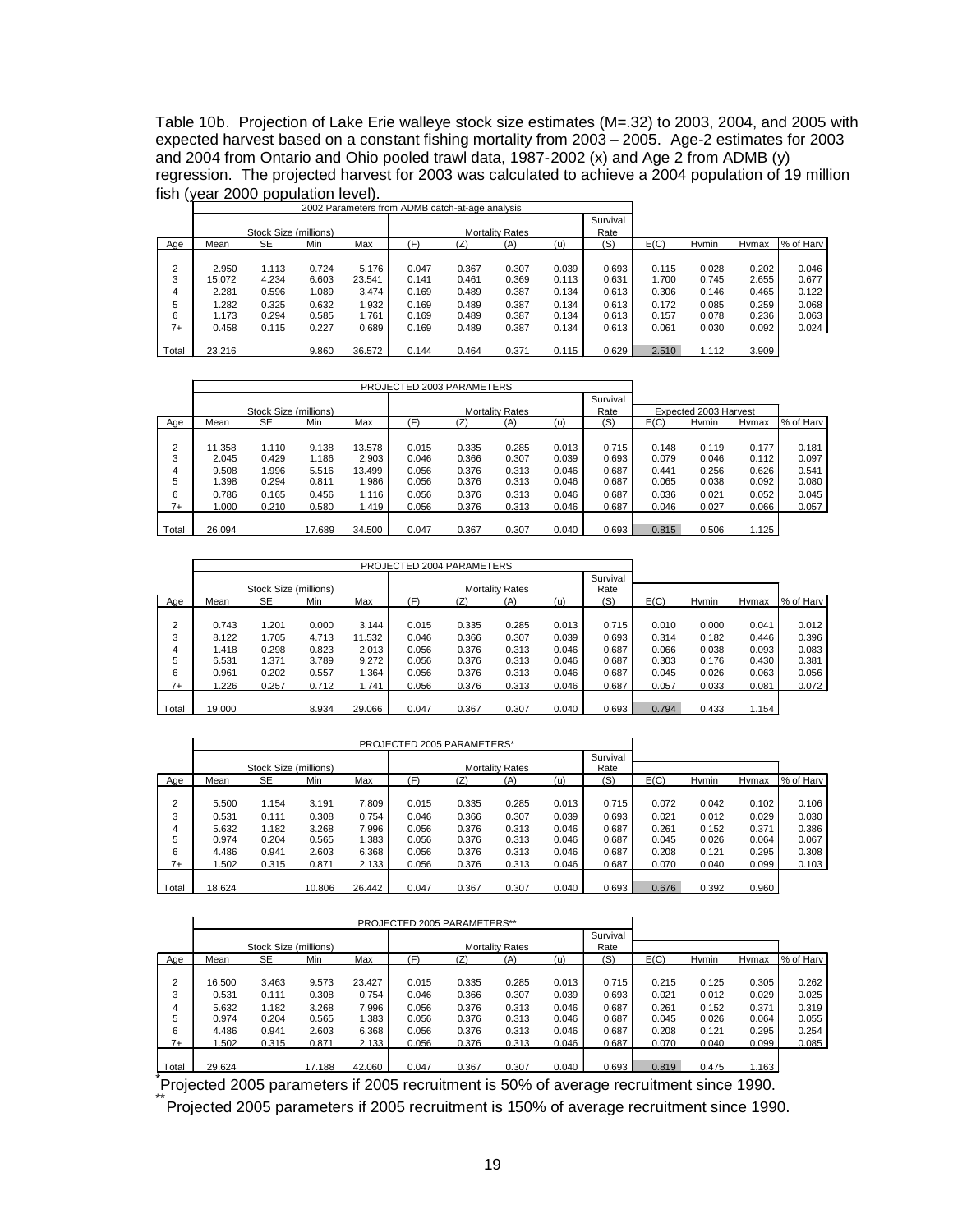Table 11. Recommended Allowable Harvests (RAHs in millions of fish) for Lake Erie walleye using fishery and survey data through 2002, and recruitment projections for 2003 and 2004 from recruitment regression. The RAH 2003 values presented are the CPMS ceiling value, an RAH representing fishing mortality rate (F) equal to that in 2002, and an RAH level consistent with maintaining a minimum population size of 19 million walleye in 2004.

| 2003 RAH | F (% of 2002) | N <sub>2004</sub> | N2005* | N2005** |
|----------|---------------|-------------------|--------|---------|
| 3.400    | 148           | 16.8              | 15.3   | 26.3    |
| 2.374    | 100           | 17 7              | 16.5   | 27.5    |
| 0.815    | 33            | 19.0              | 18.6   | 29.6    |

\* Projected 2005 parameters if 2005 recruitment is 50% of average recruitment since 1990 (5.5 million age 2 walleye).

\*\*<sup>\*\*</sup>Projected 2005 parameters if 2005 recruitment is 150% of average recruitment since 1990 (16.5 million age 2 walleye).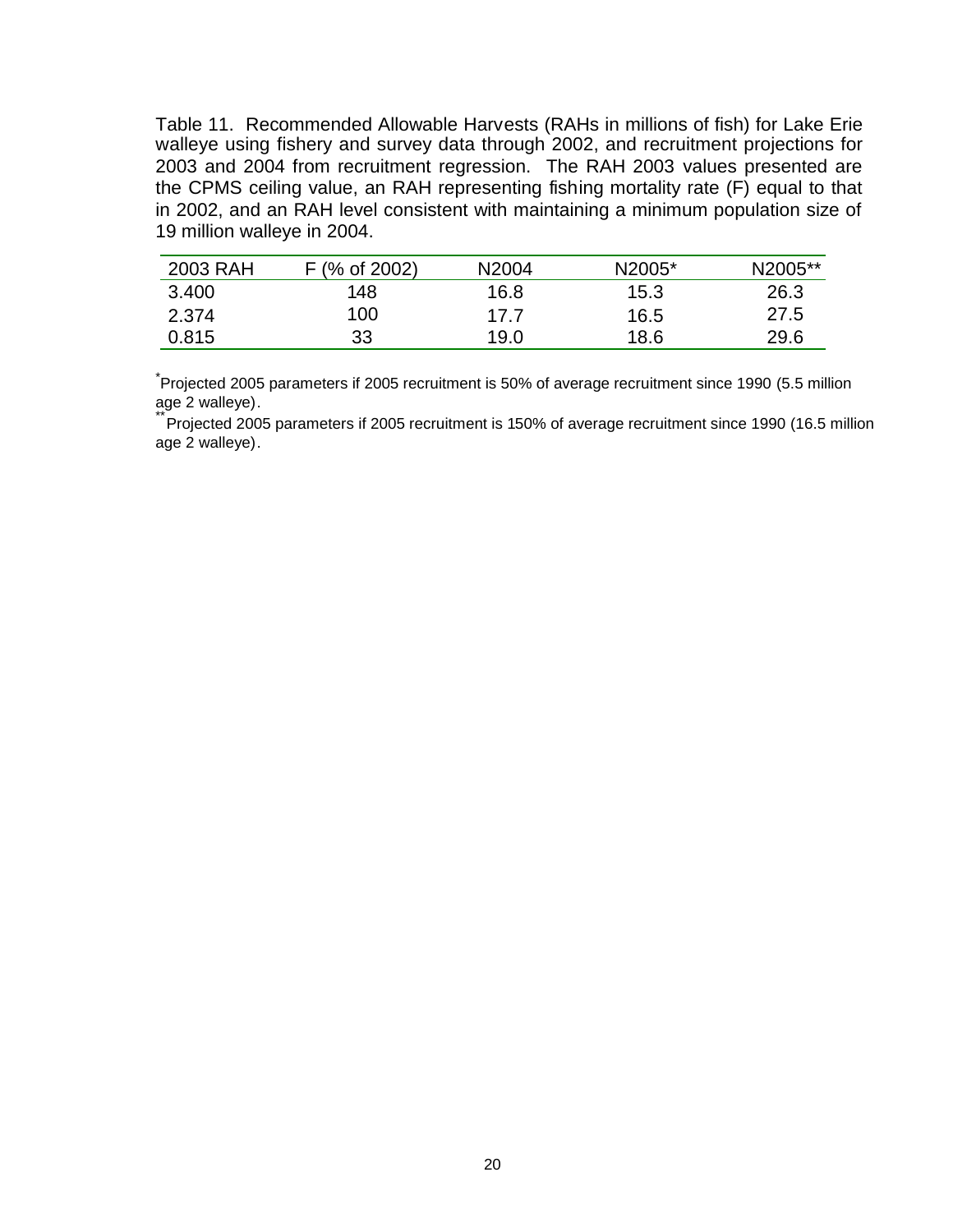

Figure 1. Map of Lake Erie with management units recognized by the Walleye Task Group for interagency management of walleye.



Figure 2. Lakewide harvest of Lake Erie walleye by sport and commercial fisheries, 1975 - 2002.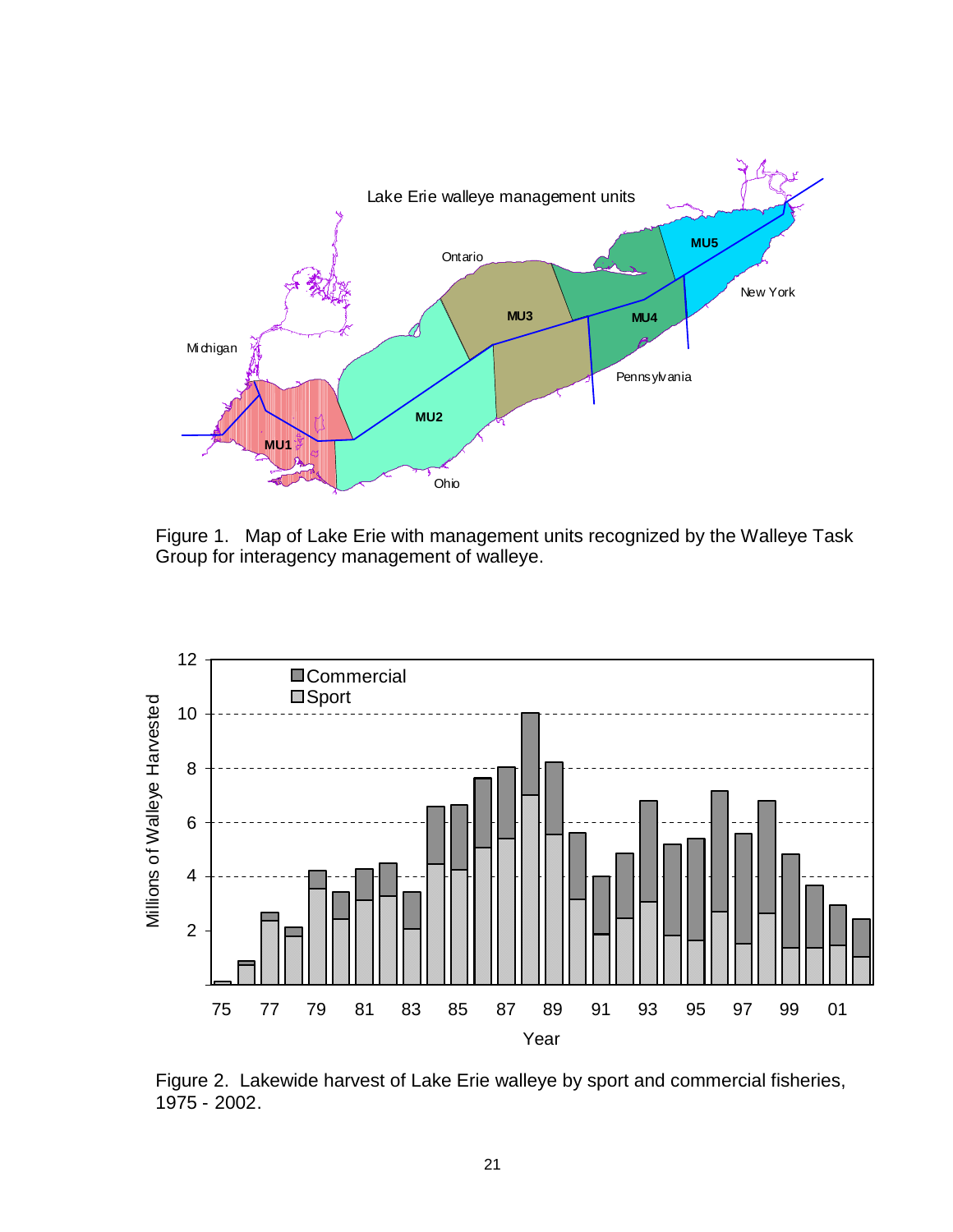

Figure 3. Lakewide total effort (angler hours) by sport fisheries for Lake Erie walleye, 1975 - 2002.



Figure 4. Lakewide total effort (kilometers of gill net) by commercial fisheries for Lake Erie walleye, 1975-2002.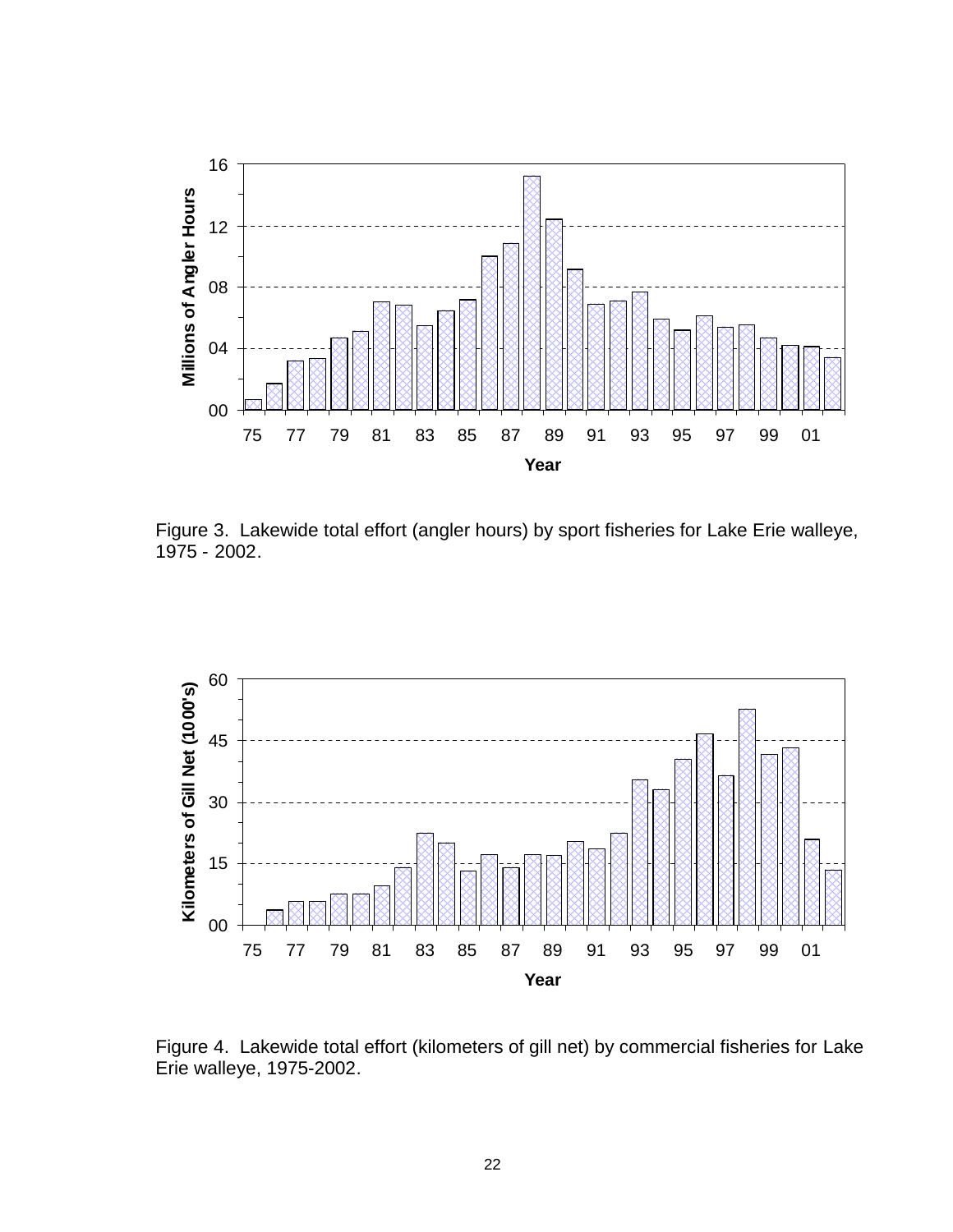

Figure 5. Lakewide CUE for Lake Erie sport and commercial walleye fisheries, 1975- 2002.



Figure 6. Lakewide mean age of Lake Erie walleye in sport and commercial harvests, 1975-2002.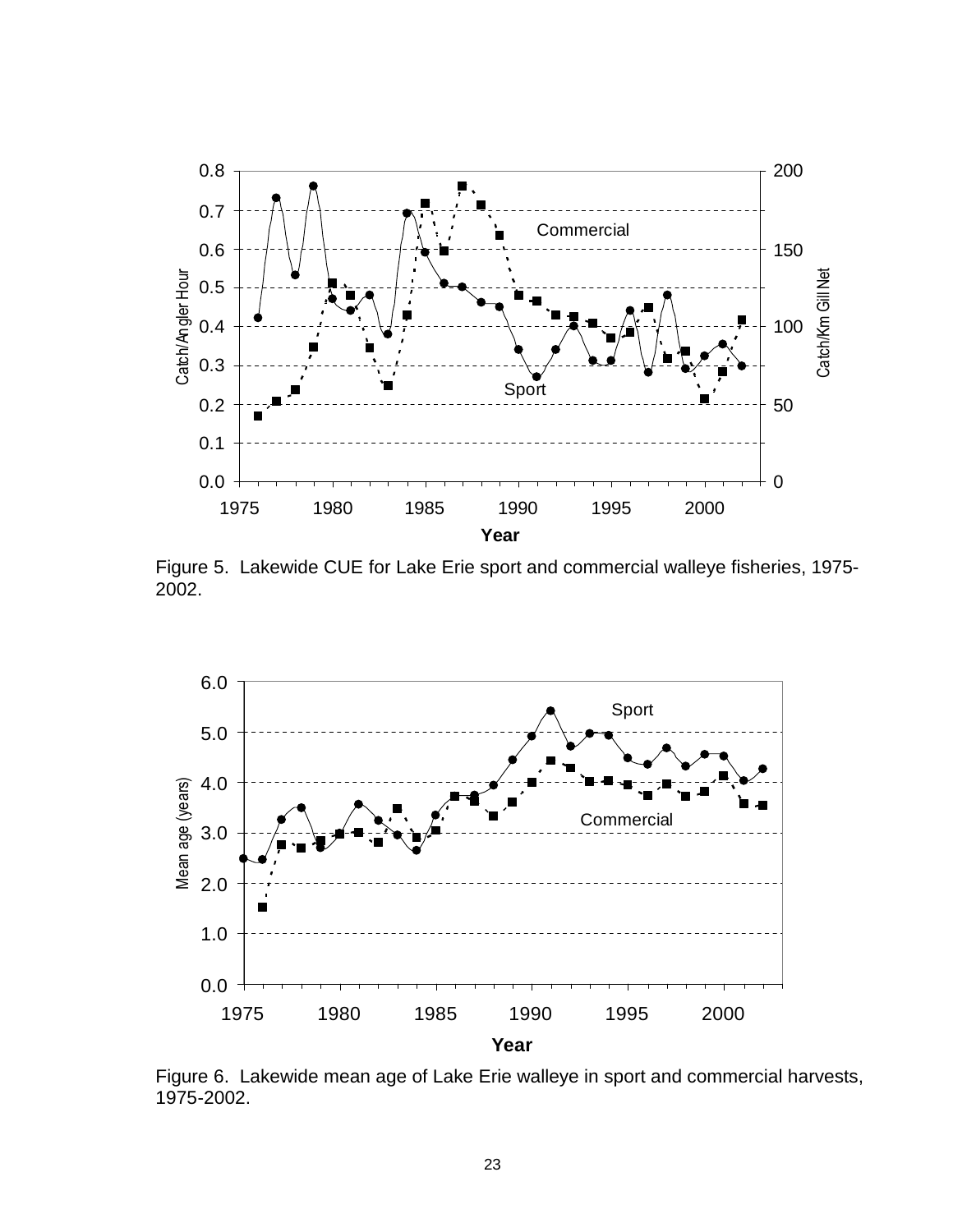

Figure 7. Age class composition of Lake Erie walleye 1978-2002. Data are from Table 8 in this document.



Figure 8. Regression estimates of abundance for age-2 Lake Erie walleye using natural logarithm transformed ADMB 2002 model catch-at-age estimates (y) and pooled Ontario and Ohio young-of-the-year trawl indices (x).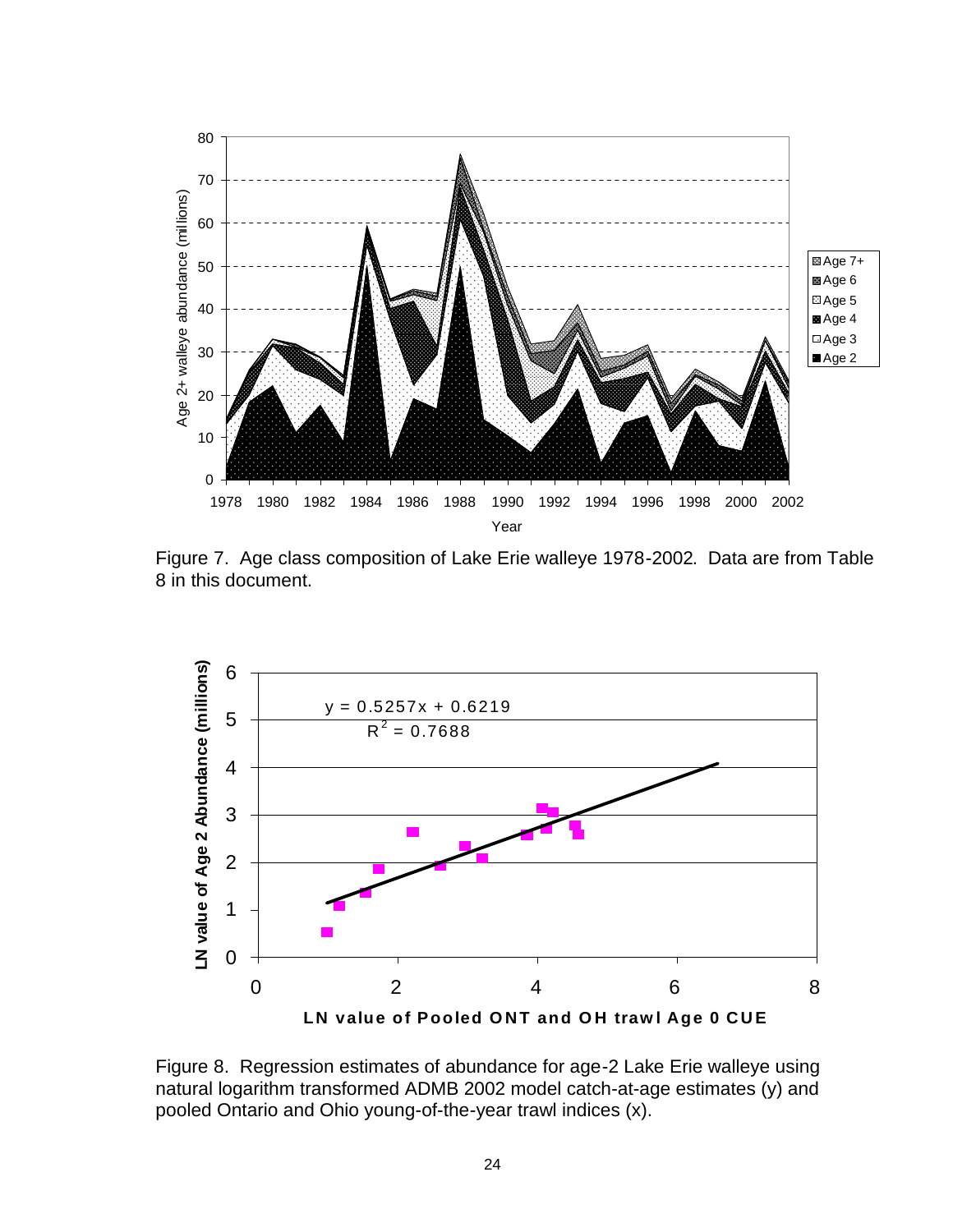

Figure 9. Catch-at-age estimates of age-2 Lake Erie walleye for 1978 to 2002. Estimates for 2003-2004 are from the regression of YOY index and numbers of age-2 from catch-at-age analysis. (see Table 9)



Figure 10. Abundance of Lake Erie walleye from 1978-2002, forecasting two additional years and a harvest of 3.4 million walleye in 2003.